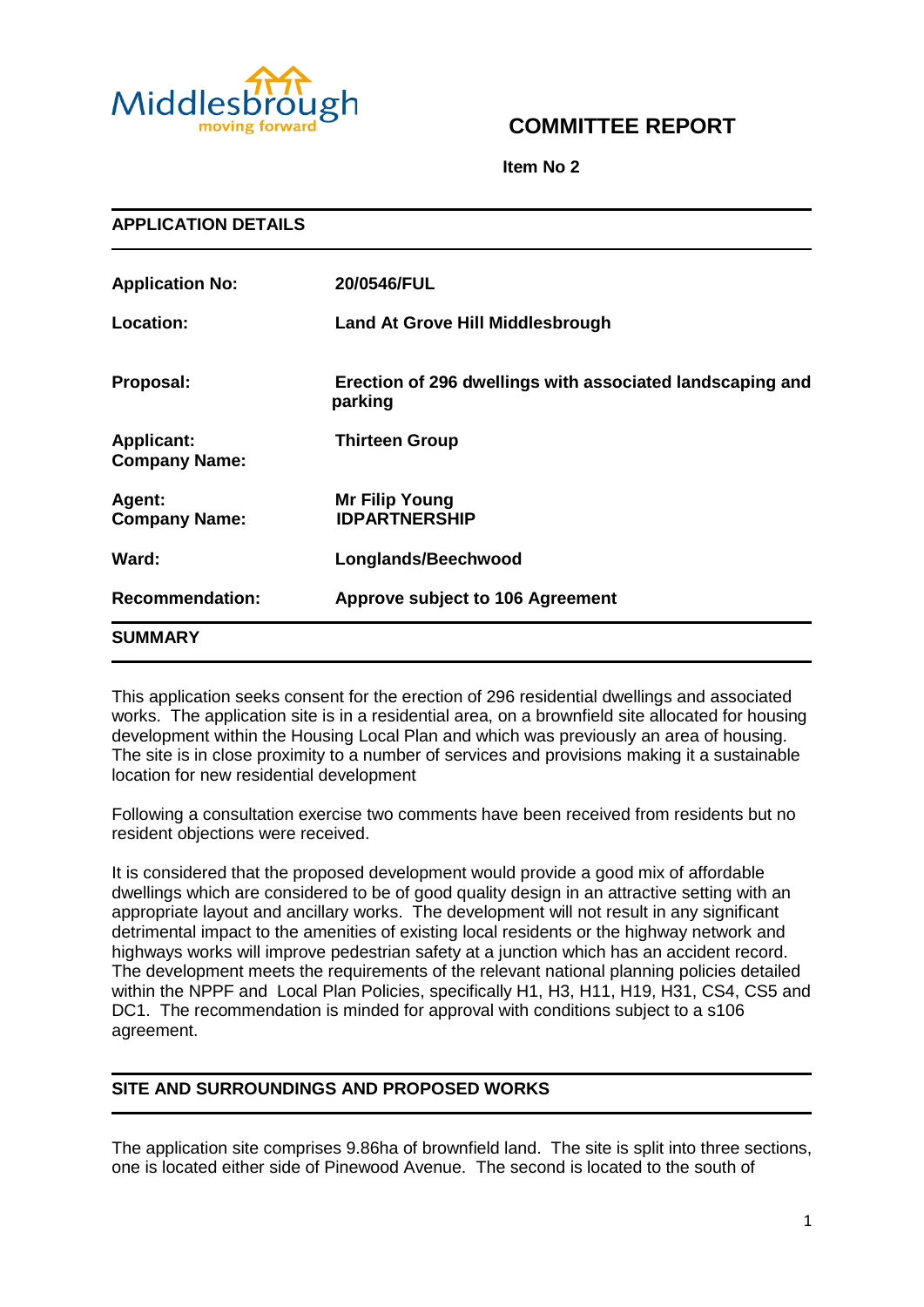Marton Burn Road between the junctions with The Vale and Deepdale Avenue. The third is located between The Vale, Ashfield Avenue and Keith Road. The site is in a residential area with existing residential dwellings in all directions. To the west there is an area of open space and to the northwest lies the Eastbourne Road local centre and to the east is a primary school.

The site was previously housing which was removed as part of the wider Grove Hill regeneration scheme.

This application seeks consent for the erection of 296 dwellings with associated landscaping, parking and highways works. The dwellings consist of:

- o 87 no. two bed bungalows
- o 1 no. three bed bungalow
- o 8 no. four bed dormer bungalows
- o 48 no. two bed houses two storey
- o 130 no. three bed houses two storey
- o 22 no. four bed houses three storey

The proposed dwellings include 276 semi-detached properties, 6 terraced properties and 14 detached properties.

The development is for 100% affordable housing with the majority of the proposed dwellings for affordable rent and 16 are shared ownership.

In support of the application the following documents have been submitted:

- Planning Statement
- Design and Access Statement
- Ecological Assessments
- Flood Risk Assessment
- Transport Assessment
- Aboricultural Impact Assessments

### **PLANNING HISTORY**

No relevant planning history.

### **PLANNING POLICY**

In accordance with Section 38(6) of the Planning and Compulsory Purchase Act 2004, Local Planning Authorities must determine applications for planning permission in accordance with the Development Plan for the area, unless material considerations indicate otherwise. Section 143 of the Localism Act requires the Local Planning Authority to take local finance considerations into account. Section 70(2) of the Town and Country Planning Act 1990 (as amended) requires Local Planning Authorities, in dealing with an application for planning permission, to have regard to:

- The provisions of the Development Plan, so far as material to the application
- Any local finance considerations, so far as material to the application, and
- Any other material considerations.

#### Middlesbrough Local Plan

The following documents comprise the *Middlesbrough Local Plan*, which is the Development Plan for Middlesbrough: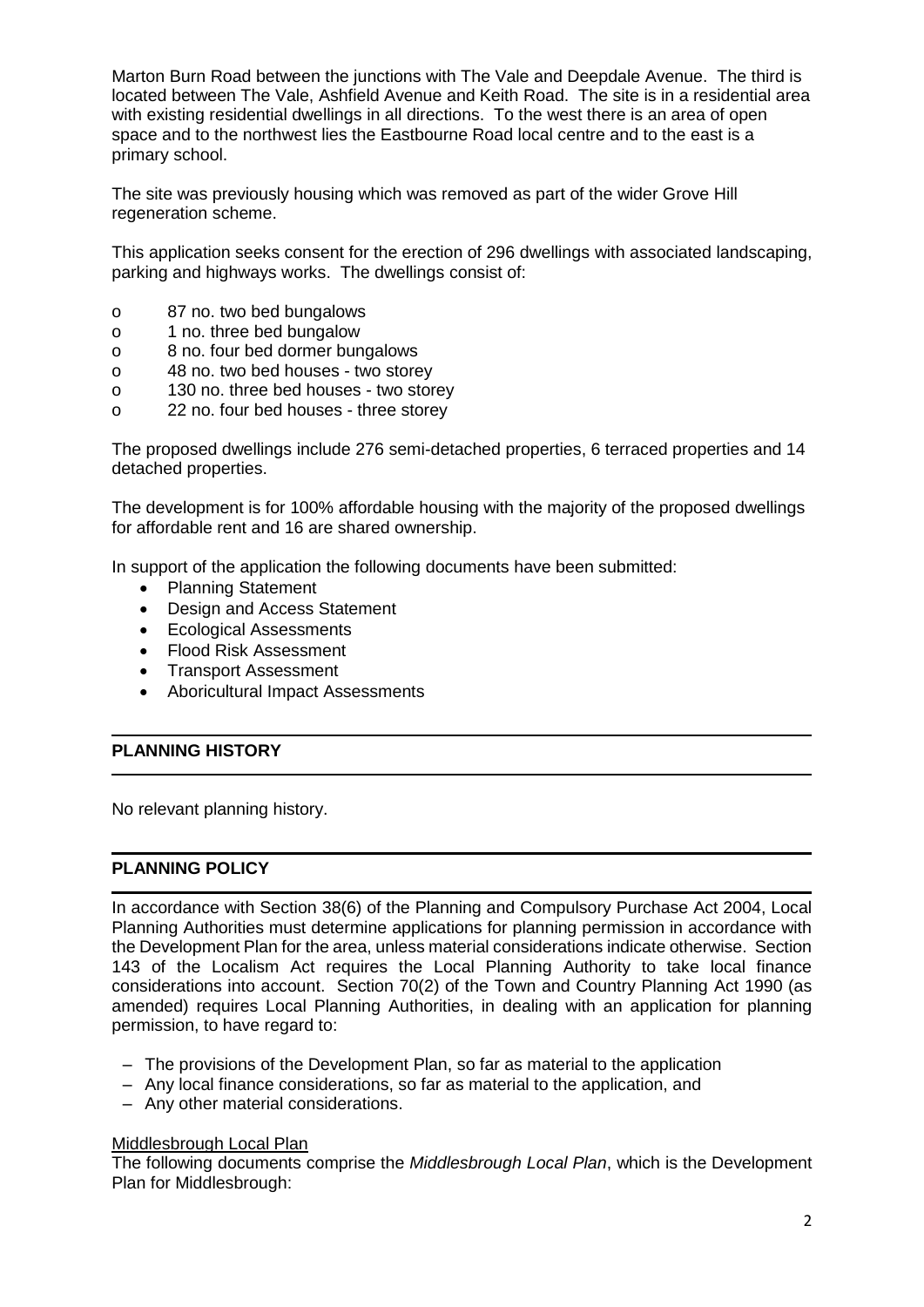- Housing Local Plan (2014)
- Core Strategy DPD (2008, policies which have not been superseded/deleted only)
- Regeneration DPD (2009, policies which have not been superseded/deleted only)
- Tees Valley Joint Minerals and Waste Core Strategy DPD (2011)
- Tees Valley Joint Minerals and Waste Policies & Sites DPD (2011)
- Middlesbrough Local Plan (1999, Saved Policies only) and
- Marton West Neighbourhood Plan (2016, applicable in Marton West Ward only).

### National Planning Policy Framework

National planning guidance, which is a material planning consideration, is largely detailed within the *National Planning Policy Framework* (NPPF). At the heart of the NPPF is a presumption in favour of sustainable development (paragraph 11). The NPPF defines the role of planning in achieving economically, socially and environmentally sustainable development although recognises that they are not criteria against which every application can or should be judged and highlights the need for local circumstances to be taken into account to reflect the character, needs and opportunities of each area.

For decision making, the NPPF advises that local planning authorities should approach decisions on proposed development in a positive and creative way, working pro-actively with applicants to secure developments that will improve the economic, social and environmental conditions of the area and that at every level should seek to approve applications for sustainable development (paragraph 38). The NPPF gives further overarching guidance in relation to:

- The delivery of housing,
- Supporting economic growth,
- Ensuring the vitality of town centres,
- Promoting healthy and safe communities,
- Promoting sustainable transport,
- Supporting the expansion of electronic communications networks,
- Making effective use of land,
- Achieving well designed buildings and places,
- Protecting the essential characteristics of Green Belt land
- Dealing with climate change and flooding, and supporting the transition to a low carbon future,
- Conserving and enhancing the natural and historic environment, and
- Facilitating the sustainable use of minerals.

The planning policies and key areas of guidance that are relevant to the consideration of the application are:

- DC1 General Development
- CS4 Sustainable Development
- CS5 Design
- CS6 Developer Contributions
- CS17 Transport Strategy
- CS18 Demand Management
- CS19 Road Safety
- H1 Spatial Strategy
- H3 Inner Middlesbrough
- H11 Housing Strategy
- H19 Grove Hill
- H31 Housing Allocations
- MWC4 Safeguarding Minerals
- MWP1 Waste Audits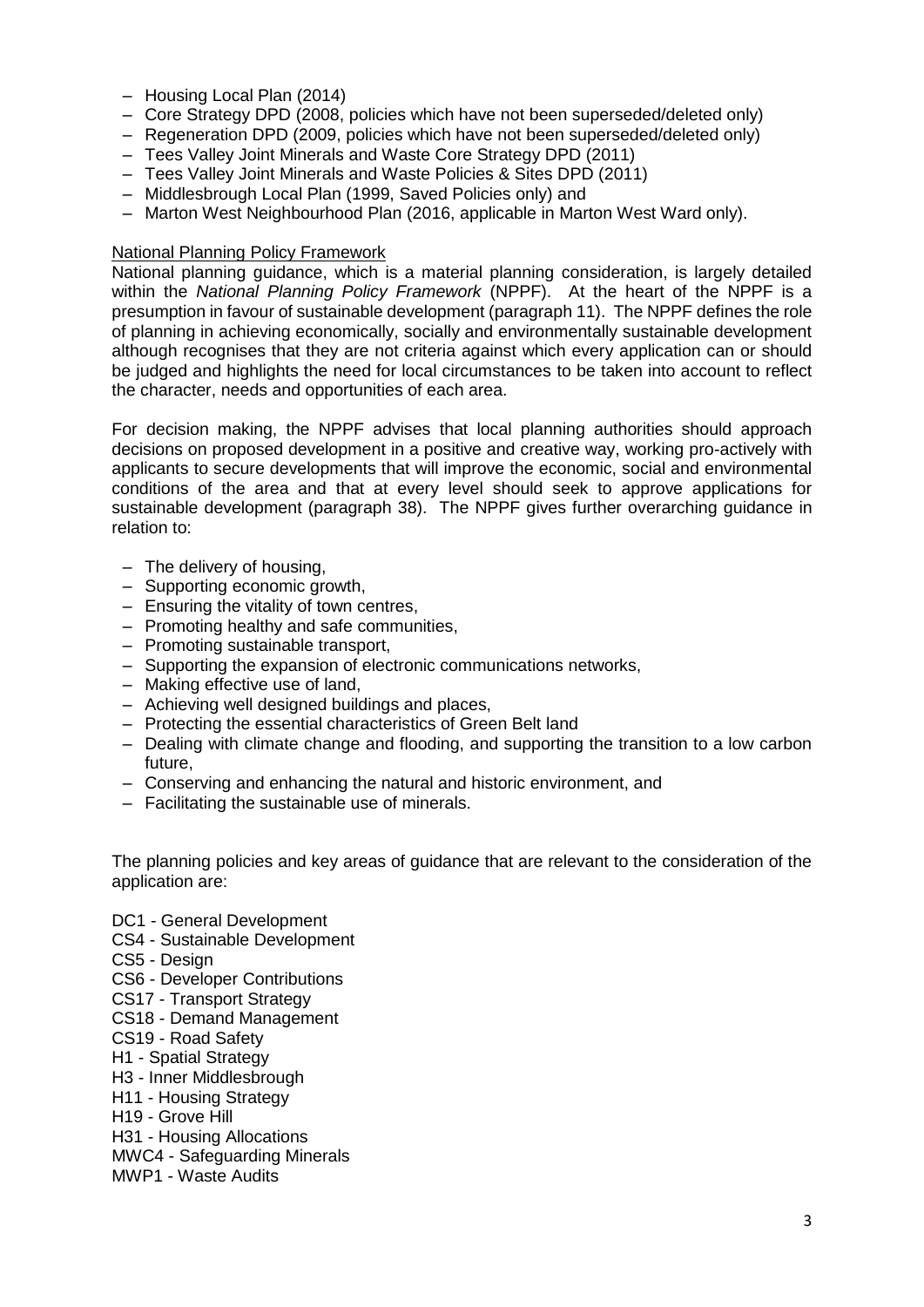REG37 - Bus Network UDSPD - Urban Design SPD HGHDC - Highway Design Guide GHSPD - Grove Hill SPD

The detailed policy context and guidance for each policy is viewable within the relevant Local Plan documents, which can be accessed at the following web address. <https://www.middlesbrough.gov.uk/planning-and-housing/planning/planning-policy>

# **CONSULTATION AND PUBLICITY RESPONSES**

Following a consultation exercise including site notices, press notice and letters to resident's two comments were received from residents, no resident objections were received. The resident comments and consultee comments are summarised below.

# Resident Comments

The following comments were received:

- a) Comments relating to the building of houses in the flood zone.
- b) The junction between Saltersgill Avenue/The Vale crossing over Keith road is always busy and accidents occur quite often so maybe a roundabout or traffic lights could be looked at easing the problem. The cross over between Woodville and the empty land has the same problem.
- c) The parking to be restored on Keith Road opposite the empty land. As this is now a bus route and with the extra housing planned it would be a great time to revert back to household lay byes to fix this problem with most households needing a car for work over crowding could be a hidden problem and safety issue.

#### Comments received from:

- 1. 1 Aspen Drive
- 2. 61 Keith Road

#### Northern Gas

Northern Gas Networks acknowledges receipt of the planning application and proposals at the above location.

Northern Gas Networks has no objections to these proposals, however there may be apparatus in the area that may be at risk during construction works and should the planning application be approved, then we require the promoter of these works to contact us directly to discuss our requirements in detail. Should diversionary works be required these will be fully chargeable.

#### Northern Powergrid No response

#### Northumbrian Water

No objection subject to relevant conditions. Please note that the planning permission is not considered implementable until the condition has been discharged. Only then can an application be made for a new sewer connection under Section 106 of the Water Industry Act 1991.

#### Natural England

Natural England has no comments to make on this application. General advice given.

#### Secured by Design - Cleveland Police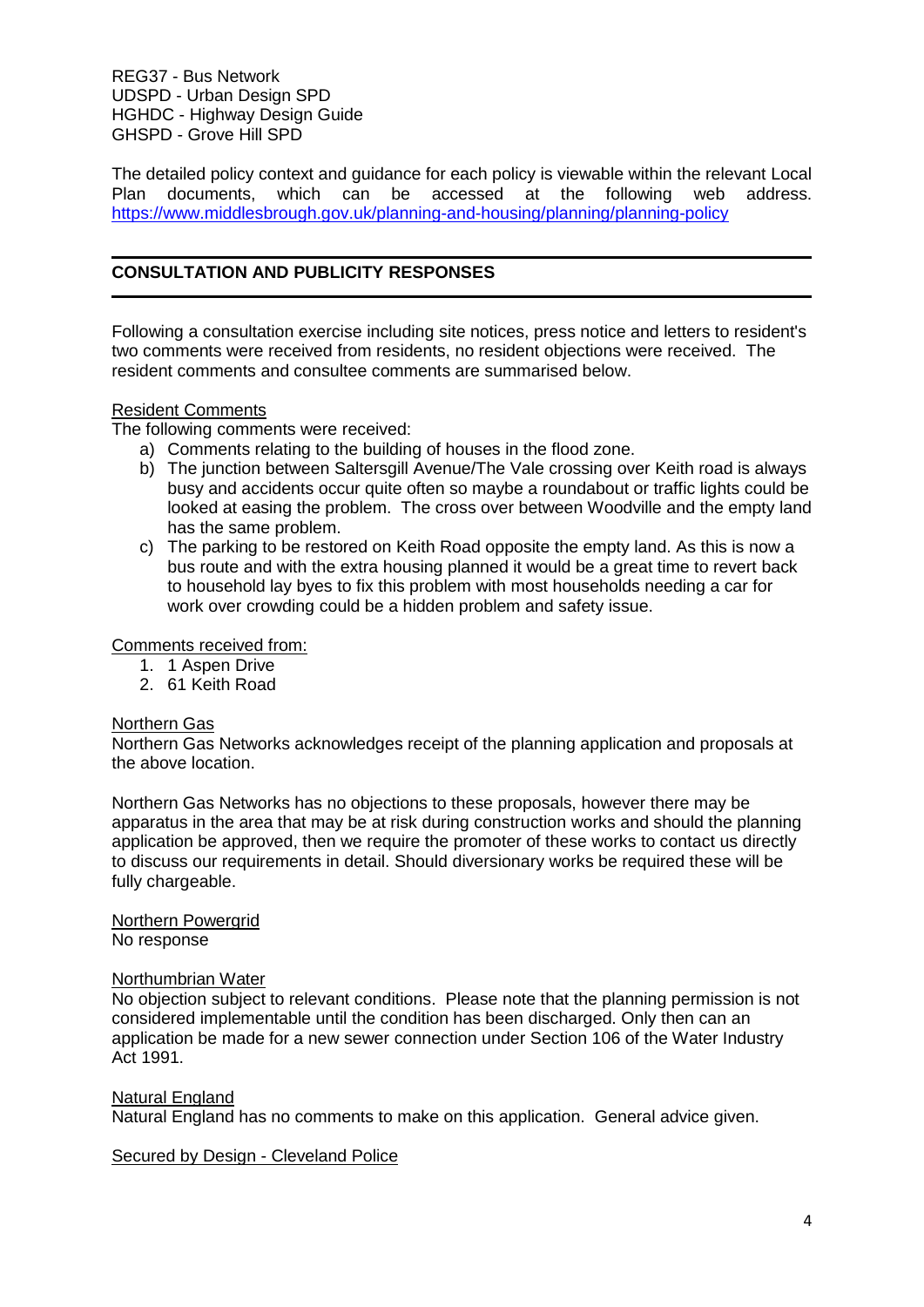I recommend applicant actively seek to deliver this project to Secured By Design Gold Award standards, Silver Award should be the minimum standard sought. Full information and guidance is available within the 2019 Homes Guide at www.securedbydesign.com

In all instances I recommend applicant contact me at the earliest opportunity for any advice, input I can offer in relation to designing out opportunities for crime and disorder to occur in the future.

Advice has been given in relation to the layout, lighting, accessibility, natural surveillance, boundary treatments, open spaces and landscaping.

### Cleveland Fire Brigade

Cleveland Fire Brigade offers no representations regarding the development as proposed, however Access and Water Supplies should meet the requirements as set out in:

Approved Document B, Volume 1:2019, Section B5 for Dwellings.

It should be noted that Cleveland Fire Brigade now utilise a Magirus Multistar Combined Aerial Rescue Pump (CARP) which has a vehicle weight of 17.5 tonnes. This is greater than the specified weight in AD B Vol 1Section B5 Table 13.1.

It should be confirmed that 'shared driveways' and 'emergency turning head' areas meet the minimum carrying capacity requirements as per ADB Vol 1, Section B5: Table 13.1, and in line with the advice provided regarding the CARP, above.

Further comments may be made through the building regulation consultation process as required.

#### Environment Agency

No objection in principle, development is outside the flood zone. Conditions are required relating to works that impact on the beck. S106 contribution is also required relating to drainage and the beck.

Planning Policy - MBC No objection

Highways - MBC No objection subject to relevant conditions.

Local Flood Authority - MBC No objection subject to relevant conditions.

Rights of Way - MBC No comments

Environmental Health - MBC No objection subject to relevant conditions.

Waste Policy - MBC

Properties serviced by shared drives, residents will be required to bring their refuse and recycling receptacles to the nearest public highway for collection.

Ward Councillors No response

**Community Councils** No response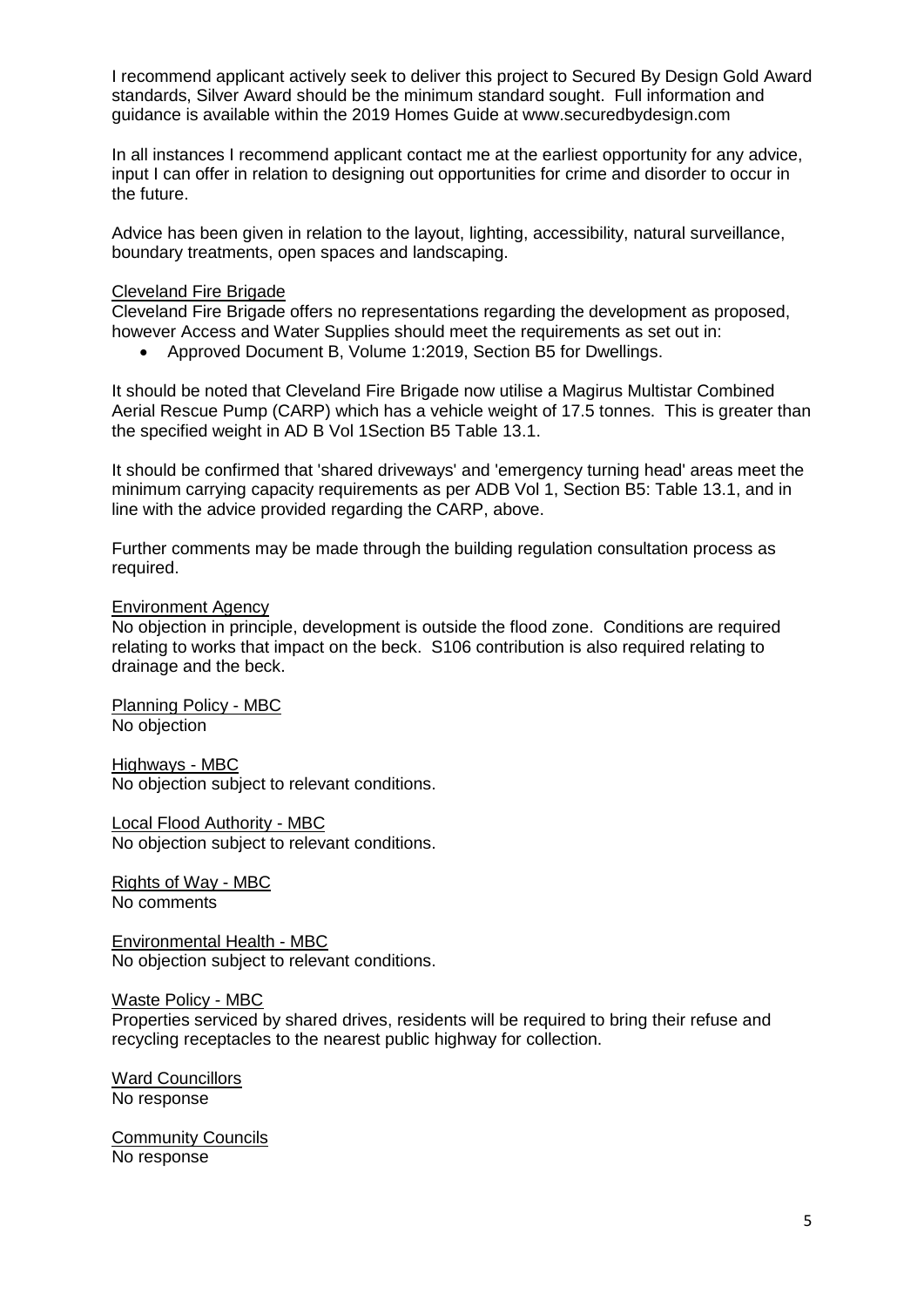# **Public Responses**

Number of original neighbour consultations 321 Total numbers of comments received 2 Total number of objections on the control of the control of the control of the control of the control of the control of the control of the control of the control of the control of the control of the control of the control Total number of support 0 Total number of representations 2

Site notice posted – 9th October 2020

## **PLANNING CONSIDERATION AND ASSESSMENT**

1. The planning application is a full application for the development of 296 dwellings and associated works including roads, drainage and landscaping. The principle issues to be considered in respect of this application centre upon the appropriateness and sustainability of the site, the drainage infrastructure, the impact on the highway network, the design, scale and layout of the dwellings, the parking provision, internal highway layout and landscaping.

### Principle of Development

- 2. The application site is allocated for residential use in the adopted Housing Local Plan. Policies H1 and H3 identify Grove Hill as a strategic housing allocation and a priority for regeneration activity respectively. These policies establish the principle of residential development on the site.
- 3. Policy H11 and H19 collectively seek the provision of new housing in Grove Hill that enhances the choice of quality housing and creates a sustainable and balanced mix of housing. The proposed development includes a range of houses and bungalows in a variety of sizes, which will assist with delivering a more sustainable housing stock.
- 4. Policies H11 and H19 also require that development delivers environmental improvements and recognises the importance of open spaces, green corridors and public realm. The proposed development incorporates areas of green space, green routes through the site and landscaping.
- 5. Policies H19 and Policy H31 identify Grove Hill for the development of approximately 610 new dwellings between 2012 and 2029. The proposed 296 dwellings plus 202 dwellings delivered to date would result in approximately 500 dwellings. Whilst this is below the level of dwellings identified in the above Policies, Policy H1 makes clear that a lower number of dwellings will be acceptable where the applicant demonstrates through a design led approach and having regard to the characteristics of the area that a lower capacity is more appropriate. There are also two remaining small sites within the Grove Hill regeneration area which have not come forward for development. As a result the development of this site for 296 dwellings is in accordance with the overall figure of 610 dwellings for the wider Grove Hill site.
- 6. Policy CS4 requires all development to contribute towards sustainable development. This includes giving priority to the re-use of previously developed land and delivering development of a high quality design that contributes to improvements in the quality of the landscape. The proposed development makes re-use of a brownfield site and incorporates landscaping, including areas of open space at entry points to the development.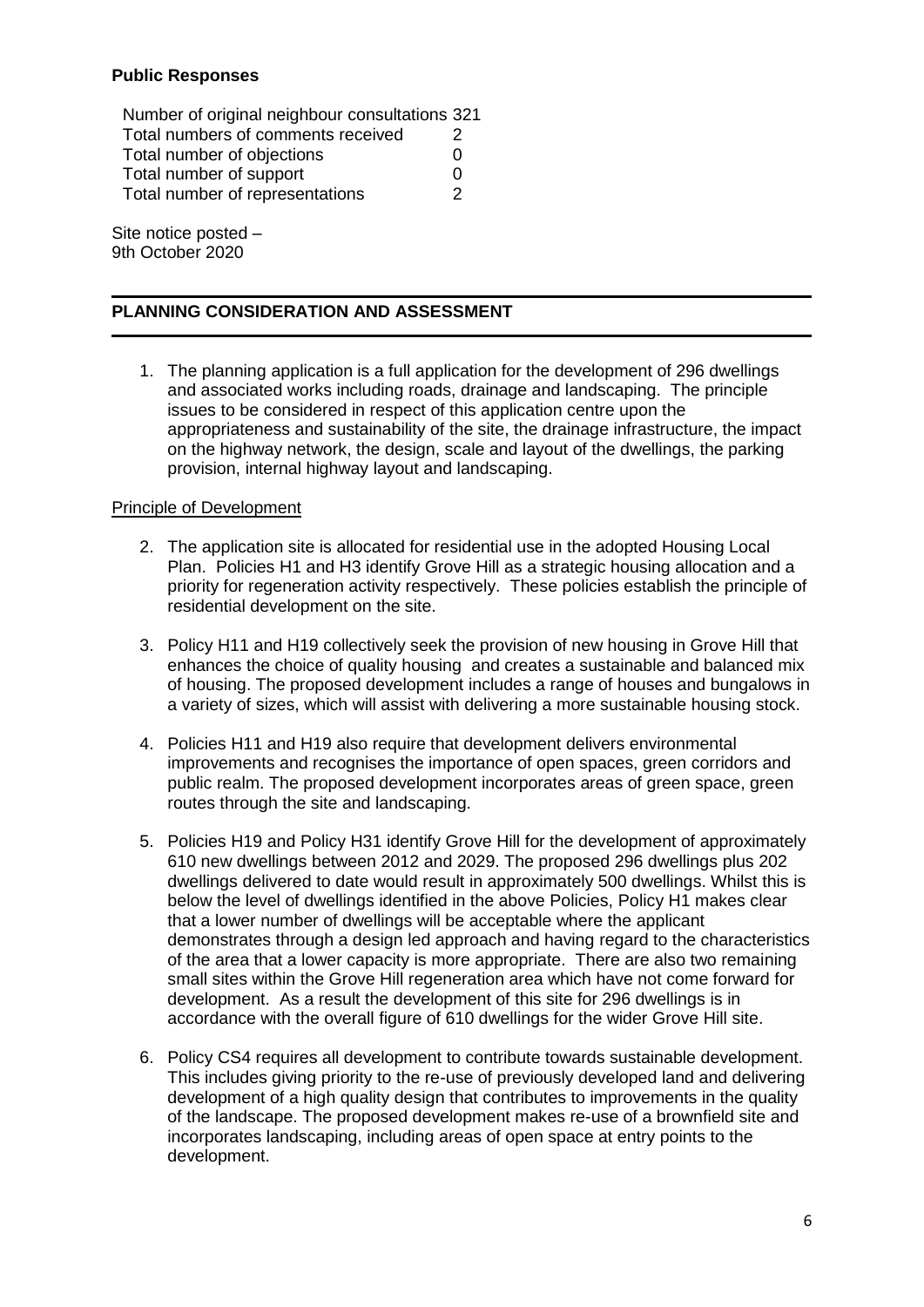- 7. Policy CS5 requires all development to demonstrate high quality design that is well integrated and creates a safe and attractive environment that enhances both the built and natural environments. The proposed dwellings are orientated to provide natural surveillance of open space and pedestrian routes which will assist with creating a safer environment.
- 8. Policy CS18 requires that measures are incorporated into development proposals that improve the choice of sustainable transport options available, such as promotion of opportunities for cycling and walking. The site is on a bus route and the proposed development includes links into adjacent footpaths and cycle-paths.
- 9. Policy CS17 advises that development should be located where it will not have a detrimental impact on the strategic transport network and Policy CS19 requires that development proposals do not have a detrimental impact upon road safety. As part of the development it is proposed to undertake layout changes and signal control at the junction of Keith Road, The Vale and Hollyhurst Avenue due to the existing high accident record at this location. As a result the proposed development should improve road safety.
- 10. A 'super core' bus route runs immediately to the north of the site. Policy REG37 requires that development does not have a detrimental impact upon the attractiveness or functioning of the bus route. The development of the site, which has lain vacant for a number of years, will improve the attractiveness of the route and create additional bus patronage.

### Highways

- 11. As well as the proposed residential dwellings the development includes extensive highway works.
- 12. Two trip rates have been used for the development proposals; one for the traditional housing which is based upon surveys of occupied sites and a revised trip rate for the bungalows proposed as part of the scheme which have a lower trip rate.
- 13. Overall the development proposals are estimated to generate the following amount of traffic;

|                    | Peak   | Vehicle   |
|--------------------|--------|-----------|
|                    | Period | Movements |
| 200 Houses         | AM     | 142       |
|                    | PM     | 147       |
|                    |        |           |
| 96 Bungalows       | AM     | 48        |
|                    | PM     | 58        |
|                    |        |           |
| <b>TOTAL</b>       | AM     | 190       |
| <b>DEVELOPMENT</b> | PM     | 205       |

- 14. Development proposals were then coded in to the strategic Aimsun model, using the agreed trip rates, in the following future year scenarios, using anticipated build out rates;
	- 2025 83.5% of the site predicted to be built out and occupied (247 dwellings).
	- 2030 100.0% of the site predicted to be built out and occupied (296 dwellings).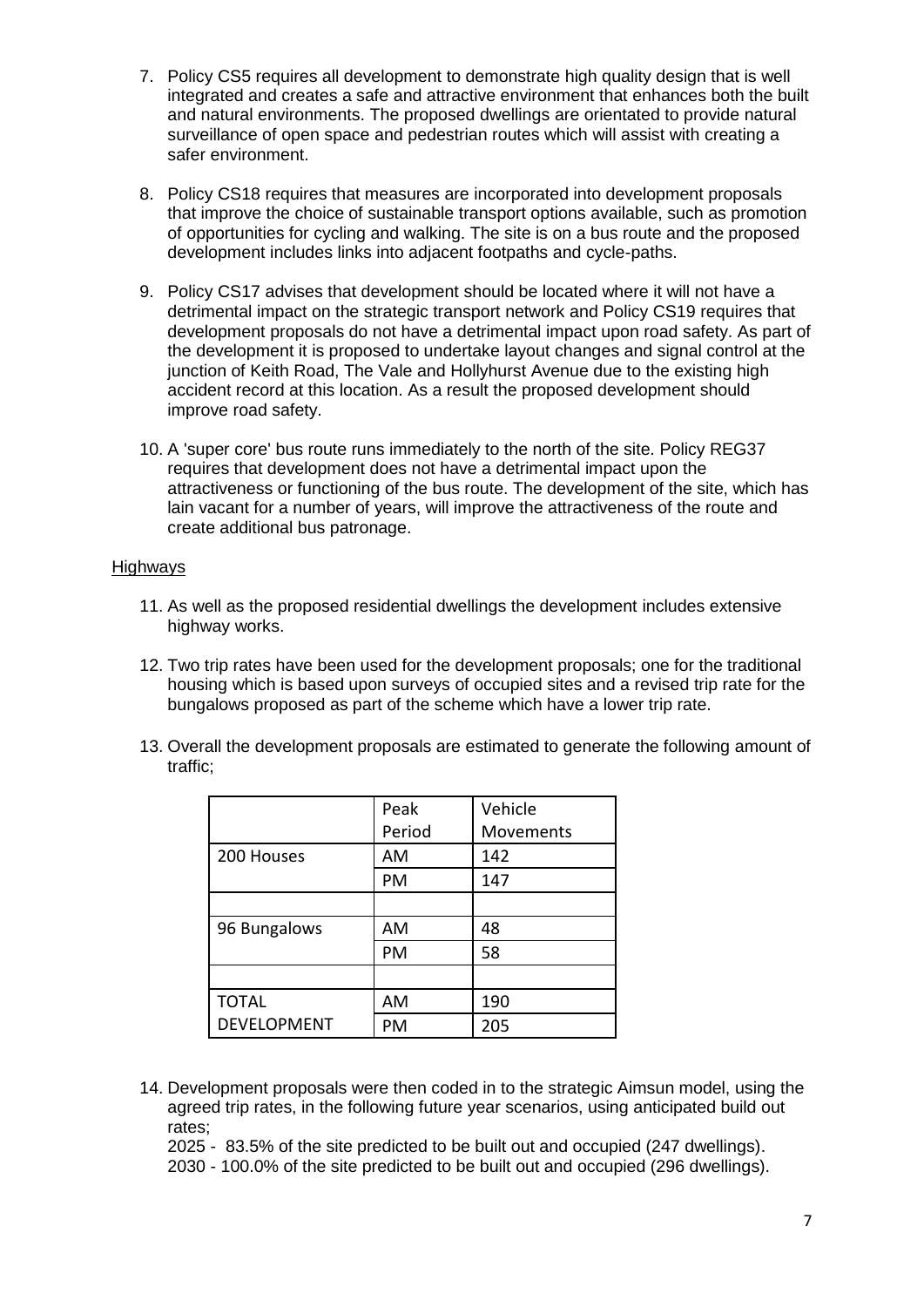- 15. The model assesses the impact of development in the future year scenarios at different levels;
	- Network wide Across the whole model area the introduction of development traffic in the future year scenario increases journey times by a few seconds per km, that is to say it will take 3-5 seconds longer to travel 1km with the development in place. This is clearly a small impact and does not materially affect the operation of the wider network.
	- Corridor Journey Time As part of the validation of the model journey time along certain routes such as Green Lane to Marton Burn Road was checked against real world data. The impact on journey time by development proposals is then tested to establish any impact. The model demonstrates that in 2025 the development will not have a material impact on the journey times along these routes. Increases are generally less than 10%, which on most routes equates to a journey along the corridor changing by less than 30 seconds.
	- Individual Junctions The final level of detail consists of a junction screening exercise based upon locations where the proposed development would give rise to an impact of 30 two-way trips or more. This screening has led to the detailed capacity assessment of 20 junctions. On the whole, this assessment demonstrates that the proposed development would not materially impact the operation of any of the junctions assessed, with only small variations in the level of queueing and delay predicted to occur.
- 16. Overall the development does not have a material impact on the operation of the network in 2025. In the 2030 future year scenario, greater levels of queuing and delay start to become apparent. These issues are not solely attributable to the proposed development and are a result of general traffic growth and the cumulative impact of a number of development sites.
- 17. One such junction is the junction of Belle Vue/Marton Road/Keith Road. A financial contribution of £150k is to be secured through S106 Agreement to be used towards an improvement scheme at this junction. The contribution is proportionate to the scale of development and is in addition to numerous other highway works being brought forward as part of the development proposals.

Keith Road/The Vale/Hollyhurst Avenue

- 18. There is a history of accidents at the Keith Road/The Vale/Hollyhurst Avenue junction. Interrogation of the accident history demonstrates patterns in both the type of accidents and highway users. The addition of further development traffic and new residents on foot and cycle could exacerbate this situation. As a result officers have worked with the applicants and it is proposed to modify the existing alignment of The Vale to create a 4 arm signal controlled junction. This junction modification has been rerun through the Aimsun model to assess the implications of the proposed works.
- 19. The signalisation will have a slightly detrimental impact on the operation of the immediate highway and may create some additional queuing. Overall the conclusion of the modelling report is that;
	- the level of queueing and delay that could be seen in the future year scenario is proportionate to the type of junction proposed and overall level of traffic flow
	- slightly higher levels of queuing can be seen on the Keith Road (West) arm of the junction. This is because currently vehicles turning right into Hollyhurst Avenue do not obstruct through traffic as they can wait in an informal right turn facility.
- 20. The output of the modelling can be considered to represent a worst case scenario as;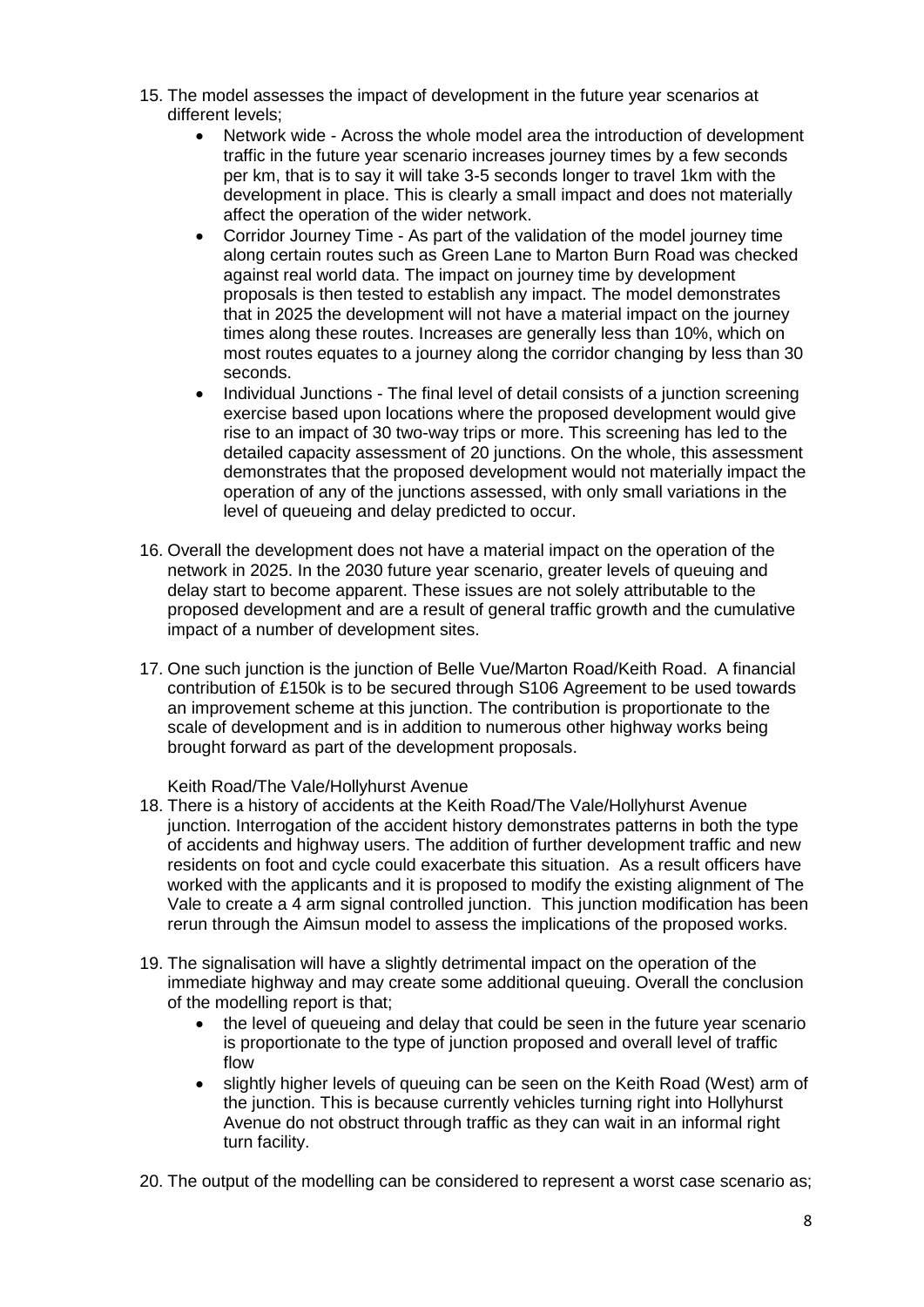- signalising a junction can reduce the capacity of a junction slightly anyway as the fixed available Green time for the junction is being shared amongst all arms/manoeuvres (including pedestrians and cyclists)
- the queuing only occurs on one arm of the junction and only occurs during the AM and PM peak periods
- once installed and operational the authority will be able to observe the operation of the junction and make more targeted revisions to the signal controllers that allow the junction to operate more dynamically/efficiently. The Aimsun model has assumed more standard phasing and as such is a more robust approach.
- Driver behaviour is difficult to model/predict and as such drivers letting right turners over/flashing them out may occur in day to day operation thus assisting with flows/capacity.
- 21. Of course the above only takes into account vehicular capacity, which is only one factor in assessing any highway scheme. Further consideration must also be given to;
	- the main issue which required addressing is the poor safety record of the junction. The proposed works will reduce the likelihood and frequency of accidents occurring
	- the design of the junction includes pedestrian and cycle facilities in the form of East and Westbound cycle lanes together with signalised crossing facilities which will improve the safety for these highway users
	- provision of non-car infrastructure will reduce the severance between communities created by Keith Road and provide connections to local facilities
	- improving non-car infrastructure will make walking and cycling more attractive thus reducing dependence on the private car assisting in reducing delay and congestion
- 22. The benefits to signalising the junction therefore outweigh the potential negatives.

Highways Layout

- 23. The area subject to the proposals covers a number of historic highways. It is proposed to extinguish these highways through the Town and Country Planning Act. This process is separate to the granting of planning consent and will be followed by adoption agreements to create new areas of highway as part of the scheme.
- 24. In terms of design and layout, the proposed development is focussed around sense of place and this is reflected in highway hierarchy created, supported by use of materials. Once away from the main access route the layout seeks to reduce the dominance of the car and creates more informal areas using home zone principles and high quality materials. The reduced dominance of vehicular traffic enables non car access to be prioritised and the layout provides new direct routes through the site which integrate into existing infrastructure.
- 25. Various design tools have been used to restrain vehicle speeds to a maximum of 20mph, including the provision of managed areas of on-street parking to minimise the risk of indiscriminate parking.
- 26. As part of this approach the existing junction of Meadowfield Avenue/Keith Road is to be removed, which will minimise vehicle turning movements to the benefit of pedestrians and cyclists and will also assist in smoothing traffic flows along this section of Keith Road.
- 27. The internal layout will be designed, constructed to adoptable standards and vehicle swept path analysis has demonstrated that the appropriate vehicles can negotiate both the internal layout and proposed off-site highway works.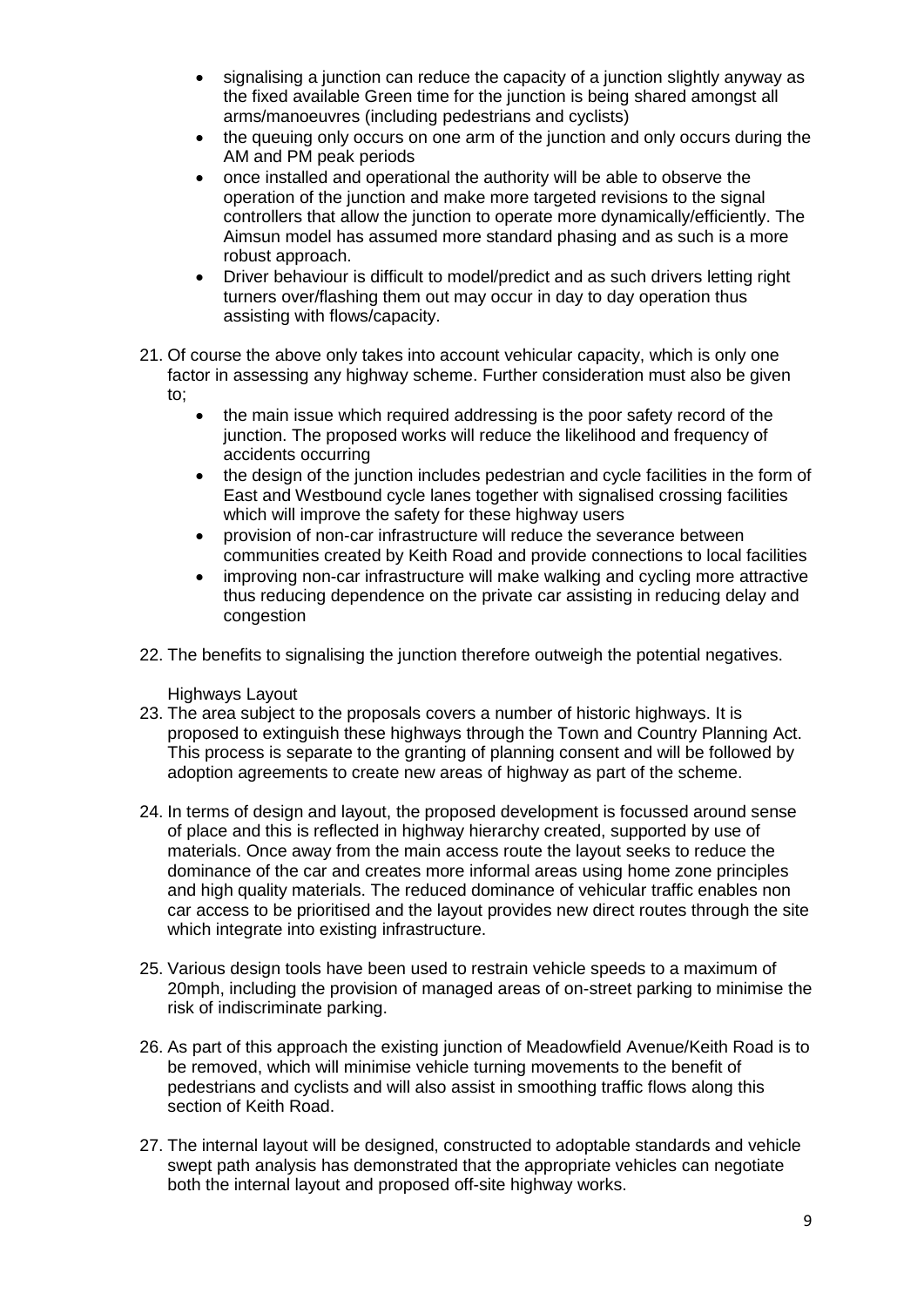28. The proposed parking provision, both in curtilage and on street parking, has been assessed and is considered to be acceptable for this development.

**Sustainability** 

- 29. The site has been designed in a sustainable manner and includes highway works such as the provision of a shared ped/cycle route to the North side of Keith Avenue, linking existing crossing points and the development into the strategic North/South Route 65 of the National Cycle Network. Other pedestrian/cycle facilities are proposed as part of the signalisation of Keith Road/The Vale as described above.
- 30. Within an 800m walk of the site are a large number of day to day facilities including schools and shops, with bus stops served by frequent services immediately adjacent to the site boundary.
- 31. This enables sustainable travel for residents to be a viable alternative to the private car and together with the proposed infrastructure will actively promote these forms of travel.
- 32. The development is considered to be in accordance with the requirements of policies DC1, CS4, CS17, CS18 and CS19.

### Amenity

- 33. The proposed dwellings are located in a residential area where the previous properties have been removed. In some locations the proposed dwellings are adjacent to existing two-storey dwellings and bungalows. The separation distance to the existing dwellings, in the most part, meet or exceed the guidance separation distances. However, in some areas particularly around the Pinewood Avenue section of the development the separation distances are shorter than the guidance. The guidance on separation distances relates to two-storey dwellings. The smaller separation distances are generally between rear and side elevations of existing and proposed bungalows where there is a lesser degree of overlooking due to boundary treatments. The proposed separation distances are in keeping with the separation distances in the area between existing bungalows. As a result, the distances are considered to be acceptable and will not significantly harm the amenity of any existing or future residents.
- 34. Within the proposed development some of the separation distances fall short of the 21m/14m guidance with some being approximately 15m. The shorter separation distances only impact on a small number of properties and are in areas where the smaller separation distances aids the design to create pinch points to give the appearance of more private spaces and as traffic calming measures. Whilst shorter in some locations than the guidance the separation distances are also in keeping with the distances between existing dwellings in the surrounding area and are therefore in keeping with the character of the area. On balance it is considered that the separation distances will not significantly impact on the amenities of future occupants.
- 35. The use of bungalows where some of the separation distances are shorter, the proposed layout and the orientation of the buildings will also ensure that the proposed dwellings and existing properties will benefit from good levels of light.
- 36. The proposed dwellings are a good size internally meeting the standards set out in the Nationally Described Space Standards.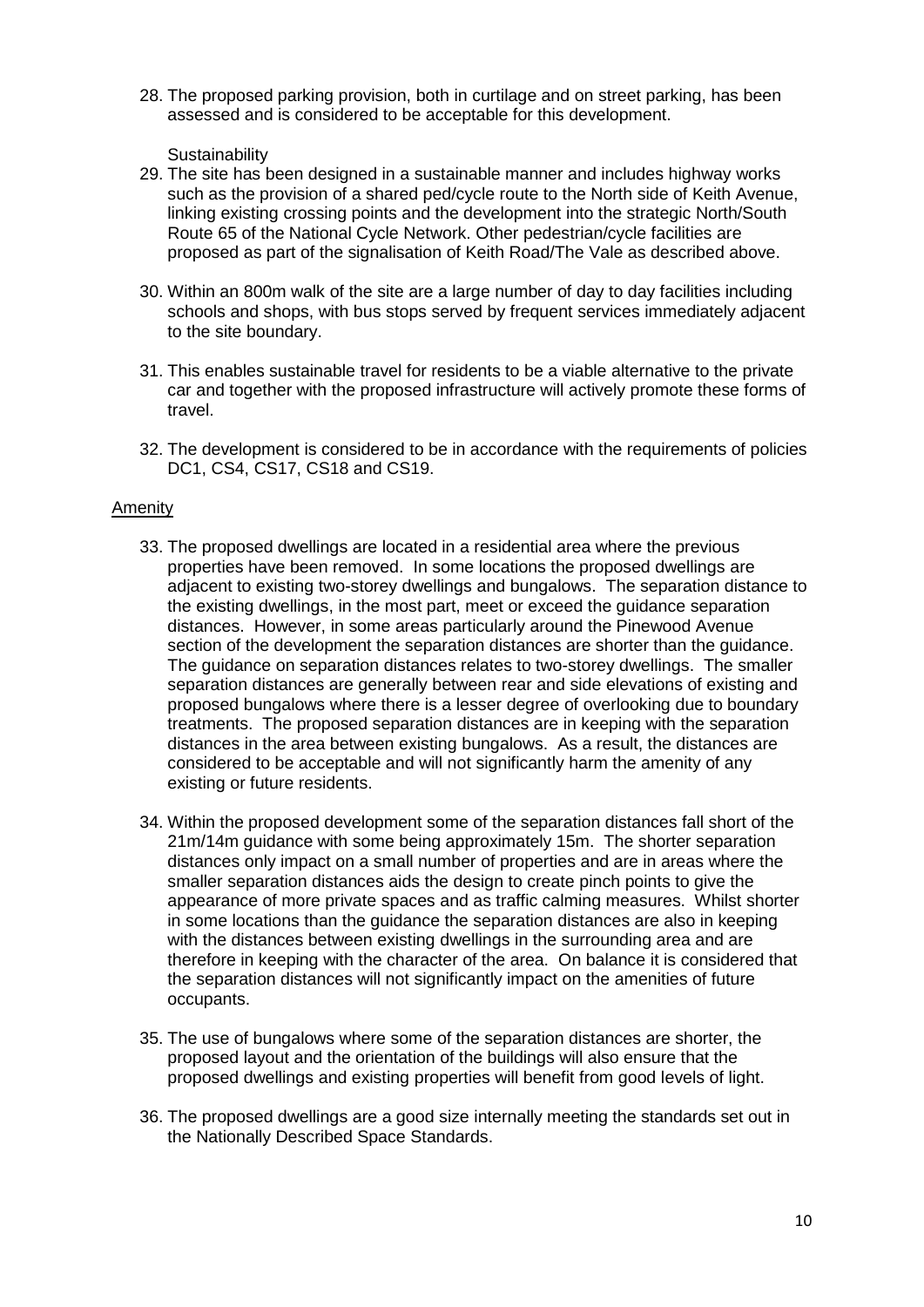37. It is considered that the proposed development provides good levels of amenities and accords with the requirements of policy DC1.

### Design/Streetscene

- 38. The NPPF requires Local Authorities to deliver a wide choice of high quality homes to significantly boost the supply of housing. The proposed house types provide a varied mix of dwellings including a large number of bungalows which are highly sought after in the town. A large number of the dwellings are two bed properties which are identified as being required in this area of the town in the Grove Hill SPD. However a good number of three bed and some four bed properties are also proposed to meet the needs of a wide demographic. One of the dwelling types is also designed to be accessible for people with reduced mobility. The proposed development includes areas of both hard and soft landscaping including open spaces and communal gardens for residents.
- 39. The proposed development includes variations in form, density and character through groupings of bungalows, two-storey dwellings and the use of three storey dwellings and corner turners in key areas creating focal points for the development. The proposed dwellings and fenestration within them are orientated to provide natural surveillance of open spaces and pedestrian routes. The communal gardens include high boundary treatments adjacent to the public highway and locked access arrangements which will assist in ensuring a safe environment.
- 40. The proposed dwellings are contemporary in their design incorporating a number of design features including modern window surrounds, full height windows, dormers that sit within the eaves of dwellings, porch detailing and feature gable elevations.
- 41. The design of the dwellings reflect the modern properties on the nearby Bishopton Road development but do not copy them. The mix of dwellings and the key design features that are incorporated into each house type will create an identifiable character area. It is considered that the proposed development will complement the existing dwellings and the wider area.
- 42. The dwellings are appropriate in terms of scale and mass and the plot sizes are appropriate for the site. The density of the development is in line with policy requirements.
- 43. Footpath links to existing residential areas and within the proposed development are in wide open areas providing good views with good lighting. It is difficult to completely stop antisocial behaviour such as quad bikes and motorbikes from accessing open spaces and pedestrian links as methods to do this also prevent buggies and mobility scooters from using the spaces. However the number of footpath links through the site have been minimised and boundary treatments and hedges are used to provide a physical barrier to some of the open spaces whilst still allowing views over the enclosures to allow for natural surveillance. In other areas high kerbs will be used to prevent vehicles from parking on the open space.
- 44. Policy CS5 requires all development throughout Middlesbrough to demonstrate a high quality of design in relations to form, layout, character and appearance rather than a specific house selling price. It is the planning view that the proposed development accords with the requirements of Policy CS5, the Urban Design SPD and the Grove Hill SPD.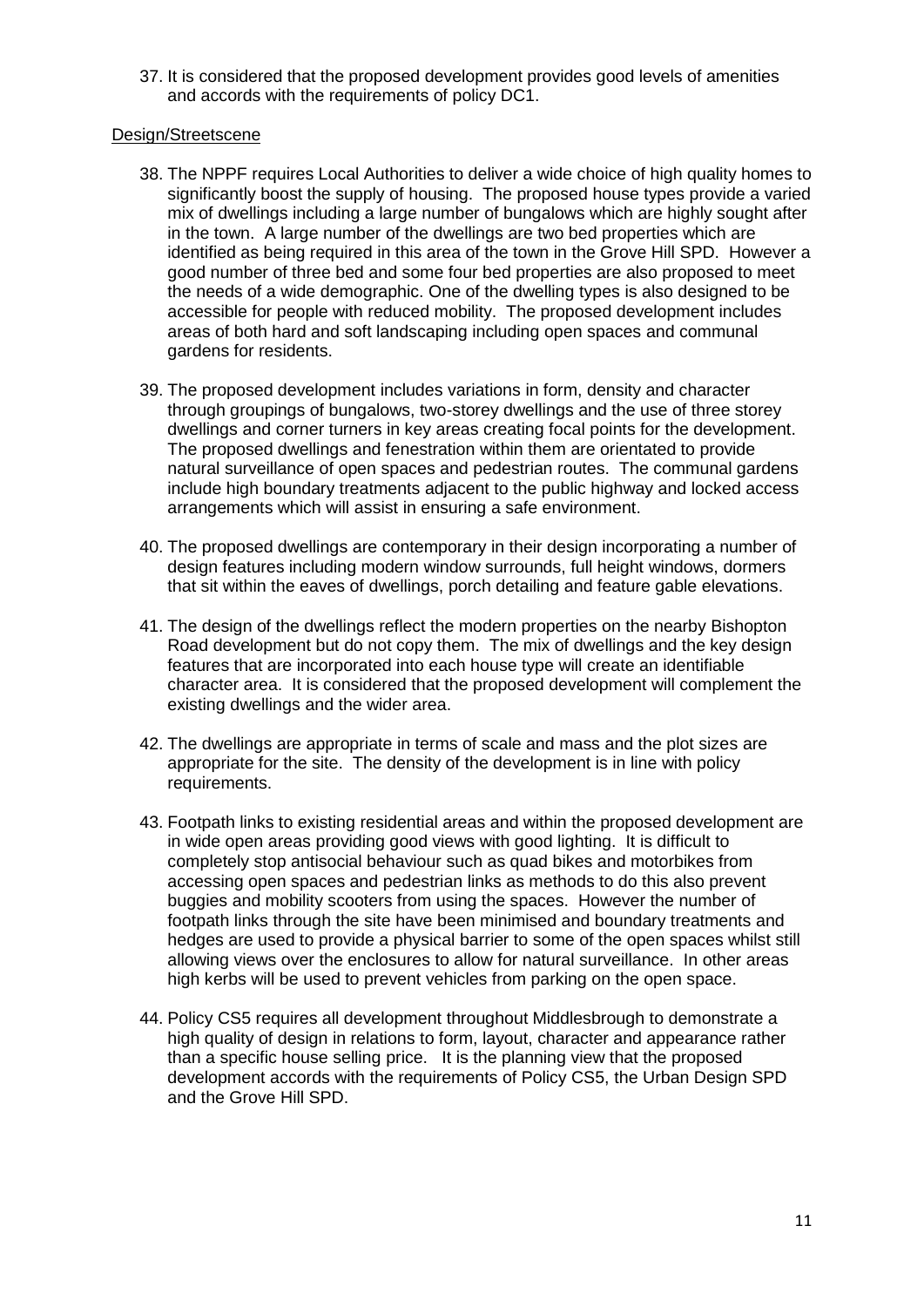- 45. A very small section of the site, located towards the northern end of The Vale, is within flood zone 2 (medium risk). The proposed SUDs pond/detention basin is located in this area and finished floor levels within this area have been set at a minimum of 9.050 Above Ordnance Datum which is 600mm above the existing level.
- 46. The rest of the site is in flood zone 1, it is at low risk of tidal and fluvial flooding. Nothwithstanding this, a drainage scheme has been submitted as part of the Flood Risk Assessment. The drainage scheme will help to reduce the flood risk throughout the site and prevent the development from exacerbating flooding elsewhere.
- 47. As part of the development will discharge into the Marton West Beck a S106 contribution is being sought towards drainage works in the area and improvements to the Marton West Beck.
- 48. The Lead Local Flood Authority, Northumbrian Water and the Environment Agency have been consulted and have raised no objections subject to the imposition of relevant conditions relating to the Flood Risk Assessment and drainage details. The proposed development accords with the principles of policies CS4 and DC1.

### Environmental Health

49. The Council's Environmental Protection Team have considered the application in relation to noise, air quality and site contamination. No objections have been raised subject to the inclusion of a condition relating to the need for a validation report following the completion of remediation works required on the site. The proposed development accords with the principles of policies CS4 and DC1.

# Ecology/Landscape

- 50. The site is a brownfield site, the majority of which consists of open space and public highways. A preliminary ecology assessment has been submitted in support of the application. It confirms that the site offers little in terms of ecology and confirms that any works to trees on site must take place outside bird nesting season. The ecology assessments also include working method statements in relation to invasive species and hedgehogs setting out any further works and necessary mitigation required to enable the development. If approved conditions will be placed upon the application to ensure the necessary mitigations are carried out.
- 51. The main part of the site will discharge surface water into the nearby Marton West Beck. The Environment Agency have made some comments in relation to water voles around the beck and the creation of a new outfall. The comments highlight the need for further works to be carried out to determine what impacts the new outfall will have and what mitigation, if any is required. These works will be required by conditions should the application be approved.
- 52. The proposed development will result in approximately 50 existing trees being removed from the site. The majority of the trees to be removed are classified as low quality and low value in a condition that is only adequate for the short term (i.e. 10 years or less), or poor quality trees. The proposed landscaping scheme includes the planting of trees throughout the site and along all the boundaries of the site in the northern and main central site with more than double the number removed to be planted. The additional planting will mitigate the removal of the existing trees to enable the development. The landscaping scheme will create a green and pleasant environment with green links through the site to the adjacent open space on The Vale.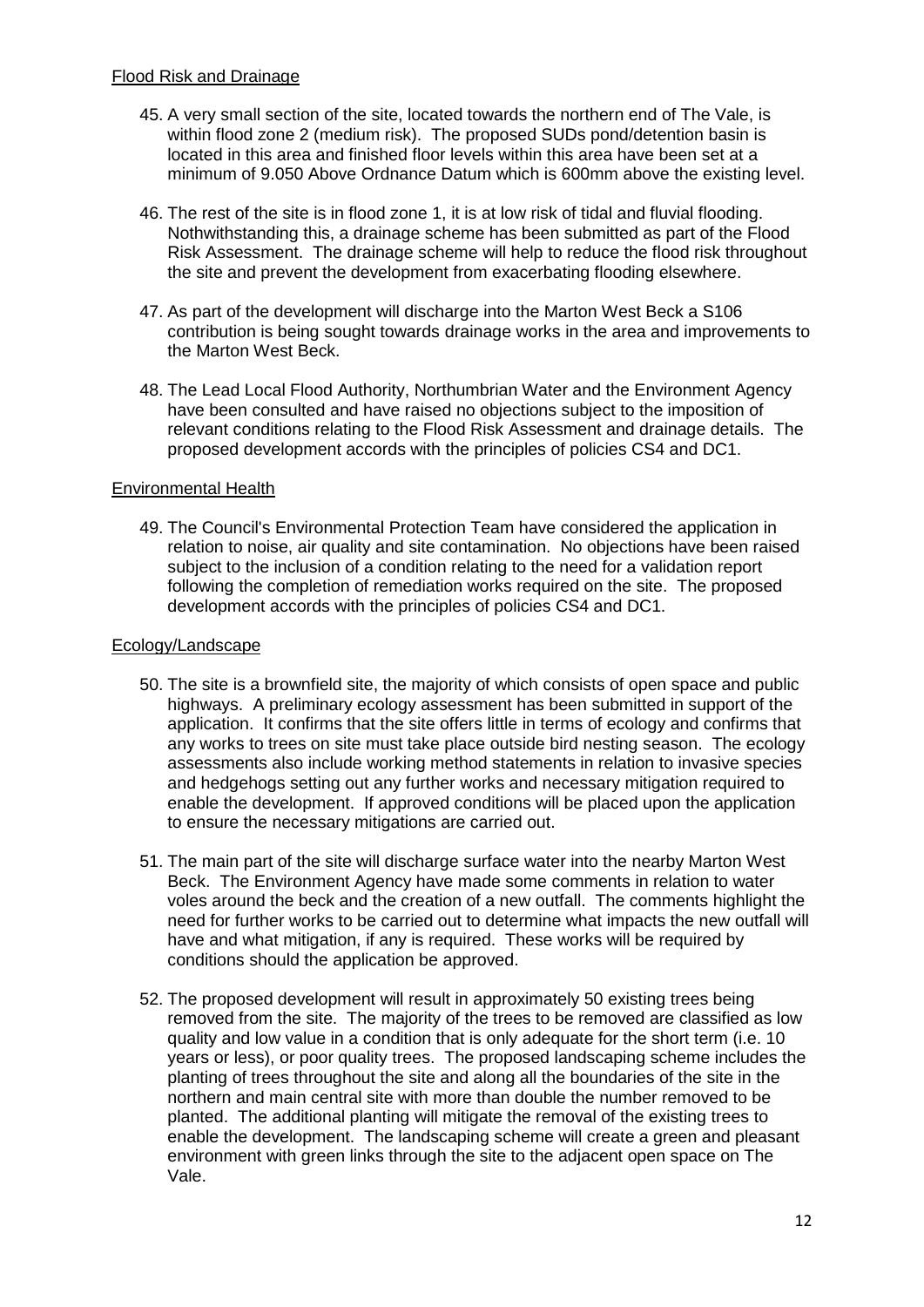53. The application is considered to be in accordance with the requirements of policy CS4.

### **Conclusion**

- 54. This application seeks permission for a sustainable development, which will assist in economic growth in the town, will provide good quality affordable housing and will result in the development of a brownfield site. The proposed layout and dwellings are of a good quality design and will provide a pleasant and sustainable environment. There are no technical objections to the proposal in terms of the sustainability of the site or the ability to meet necessary drainage, highways and ecology requirements.
- 55. The application site is an allocated site within the approved Housing Local Plan and the proposals meet the policy requirements as set out in this report.
- 56. It is the planning view that the development will not result in a significant detrimental impact on the amenities of residents or the visual appearance of the area. It will enhance the character of the area to the benefit of the nearby residents and the community as a whole. The proposals do not conflict with local or national policies including those relating to sustainability, design, transport, open space or flood risk. The development will support the delivery of the spatial vision set out in the LDF, particularly the provision of required housing types and economic benefits.

# **RECOMMENDATIONS AND CONDITIONS**

#### **Approve subject to 106 Agreement**

1. Time Limit

The development to which this permission relates must be begun not later than the expiration of three years beginning with the date on which this permission is granted.

Reason: In order to comply with the requirements of Section 91 of the Town and Country Planning Act 1990 (as amended).

#### 2. Approved Plans

The development hereby approved shall be carried out in complete accordance with the plans and specifications detailed below and shall relate to no other plans:

- a) Location Plan, drawing no. N81:2727 100 rev. P2;
- b) Planning Statement (Including Affordable Housing and Renewable Statements), reference no. N81:2727, dated 16th September 2020;
- c) Proposed Site Layout, drawing no. N81:2727 102 rev. P3;
- d) Proposed Site Layout Coloured, drawing no. N81:2727 108 rev. P3;
- e) Proposed Site Layout Topo Removed, drawing no. N81:2727 104 rev. P3;
- f) Proposed Site Layout Topo Removed Ground Floor Plan, drawing no. N81:2727 105 rev. P3;
- g) Proposed Site Layout Housetype Identification, drawing no. N81:2727 106 rev. P3;
- h) Proposed Materials Plan, drawing no. N81:2727 109 rev. P3;
- i) Proposed Boundary Treatment Plan, drawing no. N81:2727 110 rev. P3;
- Proposed Parking Plan, drawing no. N81:2727 112 rev. P3;
- k) Proposed Phasing, drawing no. N81:2727 116 rev. P1;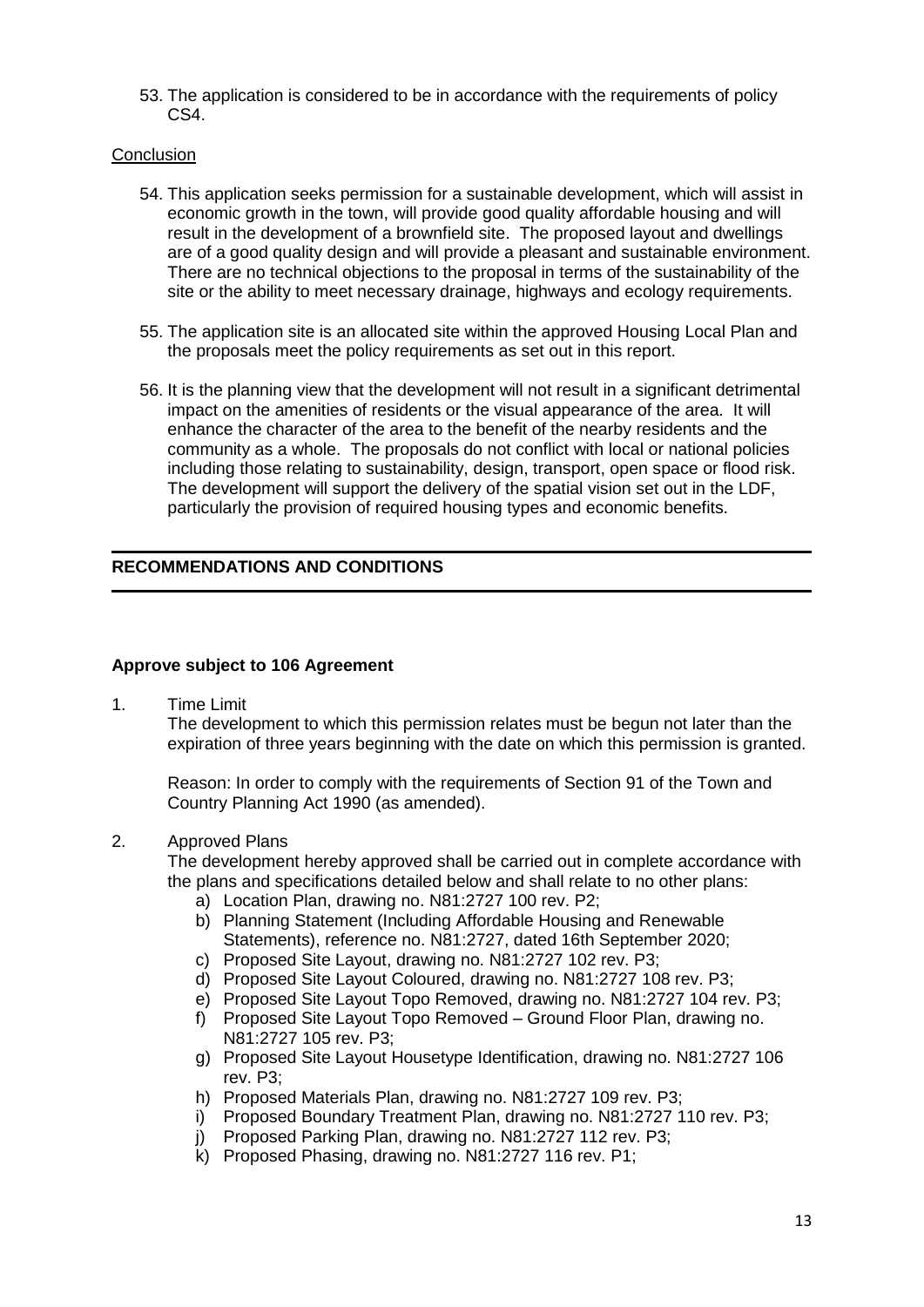- l) Vehicle Tracking Mercedes Econic 6x2RS, drawing no. P19-190-3E-ZZ-XX-DR-C-7000-P1;
- m) Affordable Tenure Plan, drawing no. N81:2727 113 rev. P3;
- n) Grove Hill Housetype Booklet, Planning Issue, revision P1 dated 16.09.2020;
- o) Indicative Streetscene, drawing no. N81:2727 300 rev. P1;
- p) Indicative Streetscene, drawing no. N81:2727 301 rev. P1;
- q) Arboricultural Pre-development Report, reference no. ARB/CP/2267;
- r) Arboricultural Impact Assessment, reference no. ARB/CP/2267;
- s) Landscape Management Plan, reference no. P02, dated February 2020;
- t) General Maintenance Schedule Sheet 1, received February 2020;
- u) General Maintenance Schedule Sheet 2, received February 2020;
- v) Planting Strategy Plan, drawing no. N904-ONE-ZZ-XX-DR-0202 rev. P01;
- w) Grove Hill Waste Audit, Smartwaste delivered by bre, received 6th November 2020;
- x) Grove Hill Construction Management Plan, Gus Robinson, rev. B dated 22.02.2021;
- y) Travel Plan, reference no. TSC516-02 rev. 2;
- z) Flood Risk Assessment, reference no. P19-190-C-9000 rev. 1;
- aa) Phase I and Phase II Geo-environmental Assessment, reference no. P19-190 rev. 1;
- bb) Air Quality Assessment, reference no. ENE-0760-Rev0 rev. 001;
- cc) Preliminary Ecological Appraisal, reference no. 19144 rev. V2;
- dd) Working Method Statement Invasive Species, reference no. 19144 rev. V1; and,
- ee) Working Method Statement Hedgehog, reference no. 19144 rev. V1.

Reason: For the avoidance of doubt and to ensure that the development is carried out as approved.

3. Materials - Samples

Prior to the construction of the external elevations of the building(s) hereby approved full details (including samples) of the external finishing materials to be used shall be submitted to and approved in writing by the Local Planning Authority. Thereafter, the development shall be implemented in accordance with the approved details.

Reason: To ensure the use of appropriate materials in the interests of the visual amenities of the area having regard for policies DC1, CS4 and CS5 of the Local Plan and section 12 of the NPPF.

### 4. PD Rights Removed Means of Enclosure

Notwithstanding the provisions of the Town and Country Planning (General Permitted Development) (England) Order 2015 (or any order revoking or re-enacting that order with or without modification), no fences, gates, walls or other means of enclosure (other than those expressly authorised by this permission) shall be erected within the curtilage of any dwellinghouse forward of any wall of that dwellinghouse which forms the principle elevation/fronts onto a road, footpath or open space without planning permission being obtained from the Local Planning Authority.

Reason: To adequately control the level of development on the site to a degree by which the principle of the permission is based, to protect the visual amenity of the area and in the interests of resident's amenity having regard for policies CS4, CS5, DC1 and section 12 of the NPPF.

#### 5. PD Rights Removed Alterations to Means of Enclosure Notwithstanding the provisions of the Town and Country Planning (General Permitted Development) (England) Order 2015 (or any order revoking or re-enacting that order with or without modification), no fences, gates, walls or other means of enclosure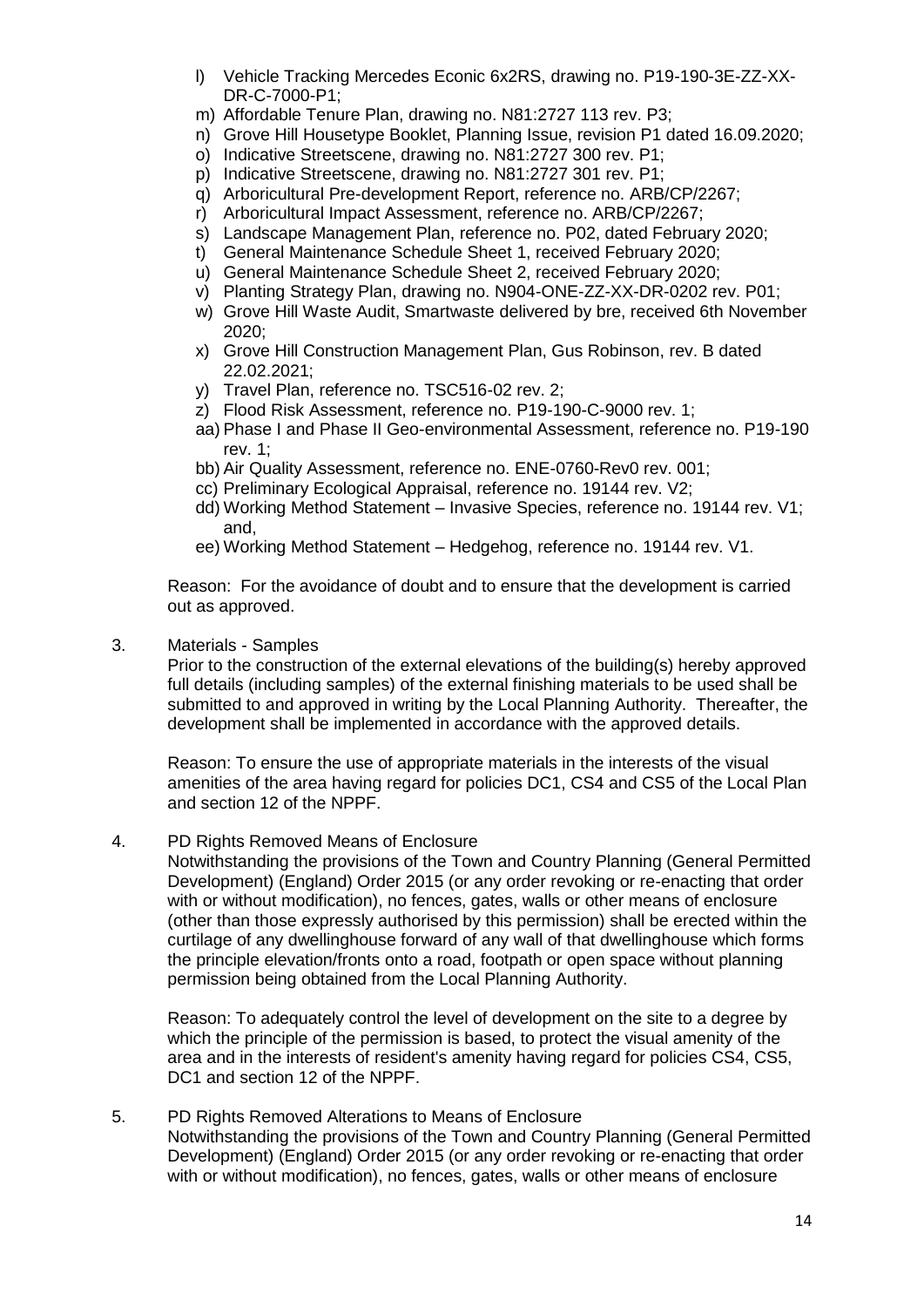hereby approved shall be removed or materially altered in external appearance in any way without planning permission being obtained from the Local Planning Authority.

Reason: To adequately control the level of development on the site to a degree by which the principle of the permission is based, to protect the visual amenity of the area and in the interests of resident's amenity having regard for policies CS4, CS5, DC1 and section 12 of the NPPF.

6. PD Rights Removed Extensions/Alterations and Outbuildings Notwithstanding the provisions of the Town and Country Planning (General Permitted Development) (England) Order 2015 (or any order revoking or re-enacting that order with or without modification), no building hereby approved shall be extended or materially altered in external appearance in any way, including additions or alterations to the roof, nor shall any ancillary buildings be erected in the curtilage of any property (other than those expressly authorised by this permission) without planning permission being obtained from the Local Planning Authority.

Reason: To adequately control the level of development on the site to a degree by which the principle of the permission is based, to protect the visual amenity of the area and in the interests of resident's amenity having regard for policies CS4, CS5, DC1 and section 12 of the NPPF.

7. PD Rights Removed Hardstanding

Notwithstanding the provisions of the Town & Country Planning (General Permitted Development) (England) Order 2015, (or any order revoking or re-enacting that Order), no hardstanding shall be constructed at the front of the residential dwellings hereby permitted, without planning permission being obtained from the Local Planning Authority.

Reason: To adequately control the level of development on the site to a degree by which the principle of the permission is based, to protect the visual amenity of the area and in the interests of resident's amenity having regard for policies CS4, CS5, DC1 and section 12 of the NPPF.

8. Landscape Management Plan

The development must be carried out in complete accordance with the documents detailed below:

- a) Landscape Management Plan, reference no. P02, dated February 2020;
- b) General Maintenance Schedule Sheet 1, received February 2020; and,
- c) General Maintenance Schedule Sheet 2, received February 2020.

Reason: To ensure a satisfactory form of development in the interest of visual amenity and the character of the area having regard for policies CS4, CS5 and DC1 of the Local Plan and sections 12 and 15 of the NPPF.

9. Replacement Tree Planting

If within a period of five years from the date of the planting of any tree that tree, or any tree planted in replacement for it, is removed, uprooted or destroyed or dies, or becomes, in the opinion of the local planning authority, seriously damaged or defective, another tree of the same species and size as that originally planted shall be planted at the same place, unless the local planning authority gives its written consent to any variation.

Reason: To ensure a satisfactory form of development in the interest of visual amenity and the character of the area having regard for policies CS4, CS5 and DC1 of the Local Plan and sections 12 and 15 of the NPPF.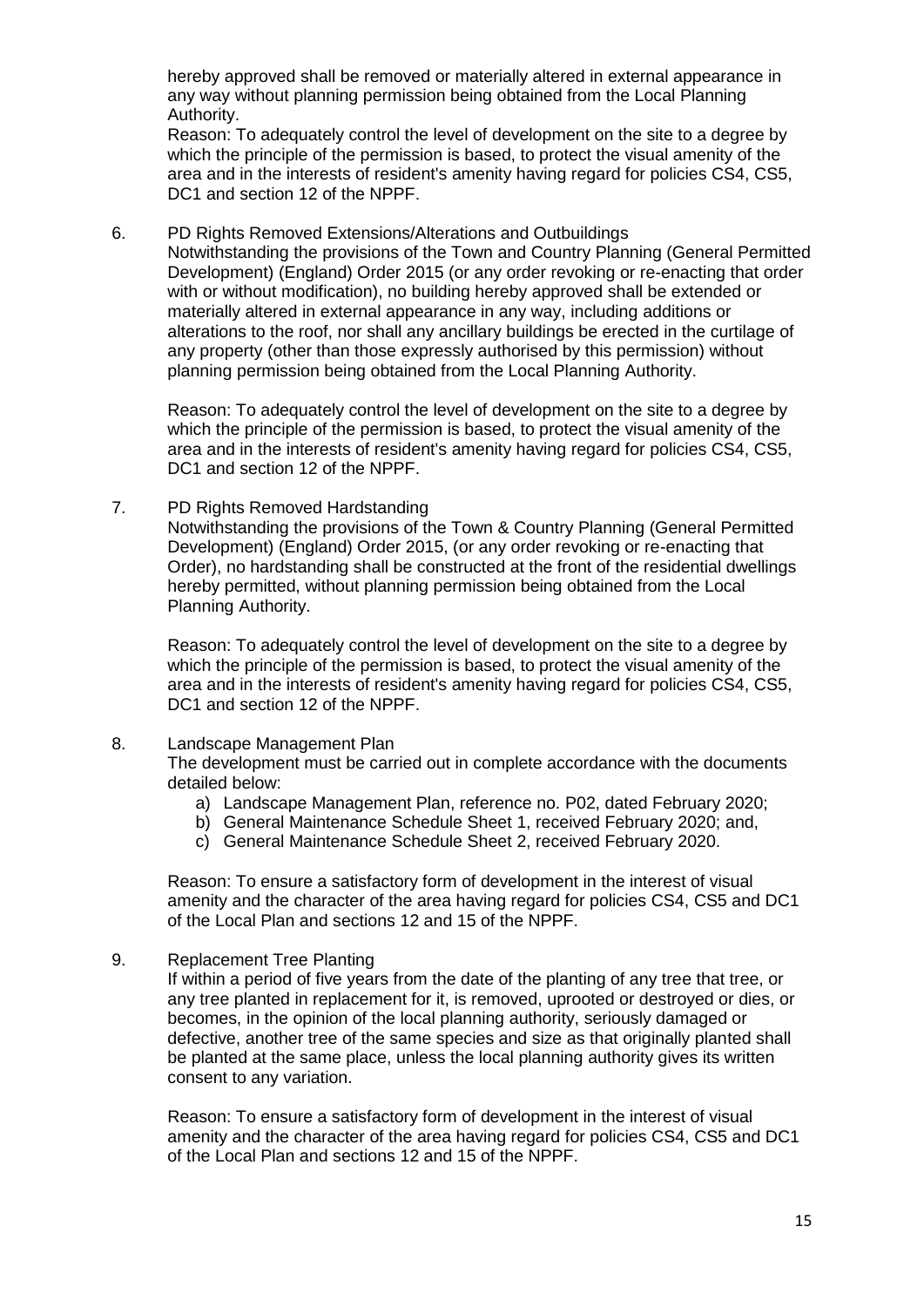10. Retained Trees

In this condition retained tree means an existing tree which is to be retained in accordance with the approved plans and particulars; and paragraphs (a) and (b) below shall have effect until the expiration of five years from the date of the occupation of the final building on site for its permitted use.

- a) No retained tree shall be cut down, uprooted or destroyed, nor shall any retained tree be topped or lopped other than in accordance with the approved plans and particulars, without the written approval of the local planning authority. Any topping or lopping approved shall be carried out in accordance with British Standard 3998:1989 (with subsequent amendments)(British Standard recommendations for Tree Work).
- b) If any retained tree is removed, uprooted or destroyed or dies during the period of construction another tree shall be planted at the same place and that tree shall be of such size and species, and shall be planted at such time as may be specified in writing by the local planning authority. Similarly, if a retained tree dies or needs to be removed within five years of completion, and this is found to have been the result of damage sustained during development, this replanting condition will remain in force
- c) The erection of fencing for the protection of any retained tree shall be undertaken in accordance with the approved plans and particulars before any equipment, machinery or materials are brought on the site for the purposes of the development, and shall be maintained until all equipment, machinery and surplus materials have been removed from the site. Nothing shall be stored or placed in any area fenced in accordance with this condition and the ground levels within those areas shall not be altered, nor shall any excavation be made, without the written consent of the local planning authority. Retained trees shall be protected fully in accordance with British Standard 5837:1991 (Guide for Trees in Relation to Construction). In particular, fencing must not be dismantled at any time without the prior consent of the local planning authority.

Reason: To prevent the loss of or damage to trees and natural features during the development and to ensure so far as is practical that development progresses in accordance with current best practice having regard for policy CS4 and CS5 of the Local Plan and section 9 of the NPPF.

11. Phasing Plan

The phasing of the development must be in accordance with the approved Proposed Phasing, drawing no. N81:2727 116 rev. P1 or in accordance with a phasing plan to be submitted to and approved in writing by the Local Planning Authority. The phasing plan shall include the build route, creation and use of access points including roads, footpaths, cycle paths and bridleways

Reason: In the interests of highway safety and amenity of the area having regard for policy DC1 of the Local Plan.

12. Construction of Roads and Footways Prior to Occupation of Dwellings No dwelling to which this planning permission relates shall be occupied unless or until the carriageway base course and kerb foundation to the new estate road and footpath to which it fronts, is adjacent to or gains access from, has been constructed. Road and footway wearing courses and street lighting shall be provided within 3 months of the date of commencement on the construction of the penultimate dwelling of the development.

Reason: To ensure appropriate access and egress to the properties, in the interests of highway safety and the amenity of residents having regard for policies CS4, CS5 and DC1 of the Local Plan and sections 9 and 12 of the NPPF.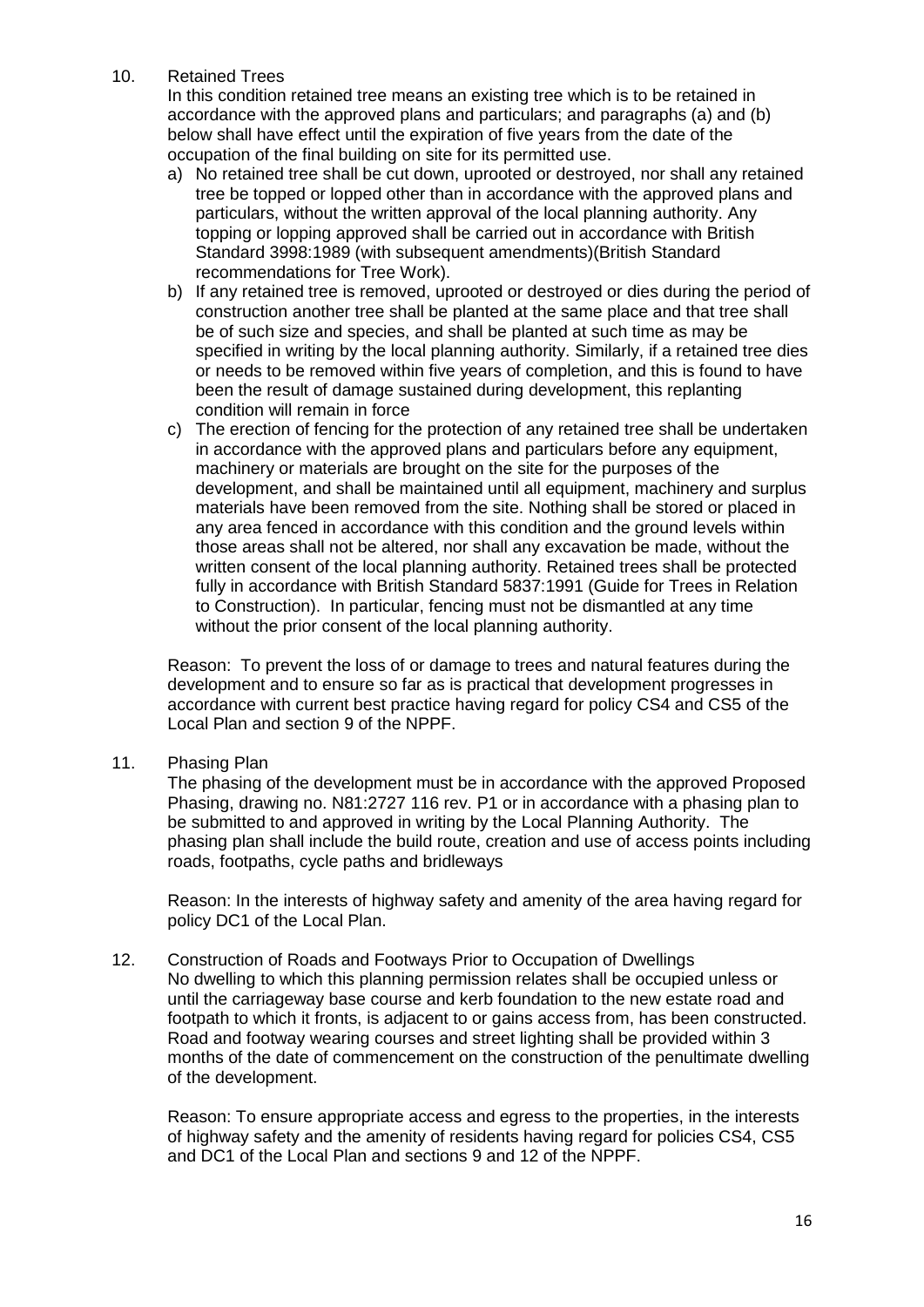13. Details of Roads, Footpaths and Open Spaces Required Notwithstanding the details set out in the approved Proposed Materials Plan, drawing no. N81:2727 109 rev. P3, fully detailed drawings illustrating the design and materials of roads, footpaths and other adoptable open spaces shall be submitted to and approved in writing by the Local Planning Authority within 3 months of the start of construction on each phase of the development. The development shall be carried out in accordance with the approved details.

Reason: To ensure a satisfactory form of development and in the interests of highway safety having regard for policies CS5 and DC1 of the Local Plan and sections 9 and 12 of the NPPF.

14. Car and Cycle Parking Laid Out

No part of the development hereby approved shall be occupied until the areas shown on the approved plans for parking and manoeuvring of vehicles (and cycles, if shown) have been constructed and laid out in accordance with the approved plans, and thereafter such areas shall be retained solely for such purposes.

Reason; To ensure a satisfactory form of development and in the interests of highway safety having regard for policies CS5 and DC1 of the Local Plan and sections 9 and 12 of the NPPF

15. Off-Site Highway Works 1

The development hereby permitted shall not come into use until the highway works detailed below have been carried out in accordance with the submitted drawing(s) Proposed Site Layout, drawing no. N81:2727 102 rev. P3 or such plans which are subsequently submitted to and approved in writing by the Local Planning Authority:

- a) realignment of the The Vale and associated works in order to create a 4 arm signal controlled junction with Toucan crossing facilities
- b) relocation of the existing bus stops on The Vale consisting of kerb works, widened footway and re-provision of bus stop facilities including shelter, high bus boarder kerbs, bus stop flag and signing/lining associated with the bus stop.
- c) provision of a 3.6m wide shared pedestrian cycle route along the South side of Keith Road between no.103 Keith Road and the existing Toucan crossing on Keith Road adjacent to St Chad`s Church

Reason: In the interests of providing a safe means of access to the site by all modes of transport and to, minimise disruptions to the free flow of traffic having regard for policies DC1 and CS5 of the Local plan and sections 9 and 12 of the NPPF.

16. Off-Site Highway Works 2

The development hereby permitted shall not come into use until the highway works detailed below have been carried out in accordance with the submitted drawings Proposed Site Layout, drawing no. N81:2727 102 rev. P3 or such plans which are subsequently submitted to and approved in writing by the Local Planning Authority:

- a) resurfacing of existing footways around the site boundary to Keith Road, The Vale, Marton Burn Road, Ashfield Avenue, Deepdale Avenue, and Pinewood Avenue together with reinstatement of existing vehicular access points not being reused as part of the development to full height kerb, footway and verge;
- b) introduction of managed on-street car parking bays with associated street trees and/or landscaping to demarcate the parking areas on Keith Avenue, The Vale, Marton Burn Road, Deepdale Avenue and Pinewood Avenue
- c) introduction of a point closure with associated kerbing, landscaping and paving to prevent vehicular access on Pinewood Avenue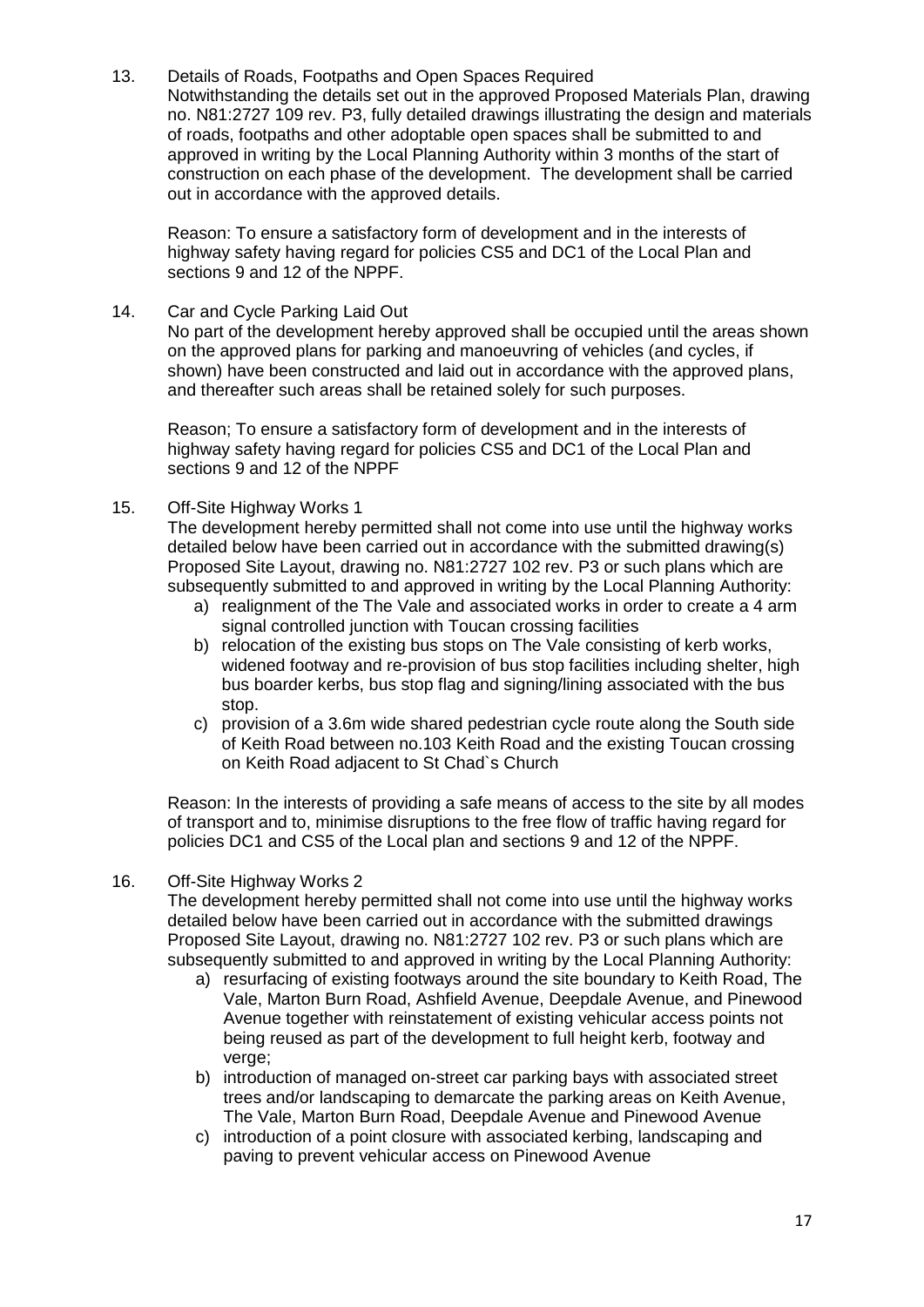d) provision of a 3.6m wide shared pedestrian cycle route along the North side of Keith Road between the junction of The Vale and the existing Toucan crossing on Keith Road adjacent to Deepdale Avenue

Reason: In the interests of providing a safe means of access to the site by all modes of transport and to, minimise disruptions to the free flow of traffic having regard for policies DC1 and CS5 of the Local plan and sections 9 and 12 of the NPPF.

17. Foul and Surface Water Drainage - NWL

Within two months of commencement of development a detailed scheme for the disposal of foul and surface water from the development hereby approved has been submitted to and approved in writing by the Local Planning Authority in consultation with Northumbrian Water and the Lead Local Flood Authority. Thereafter the development shall take place in accordance with the approved details.

Reason: To prevent the increased risk of flooding from any sources in accordance with the NPPF.

18. Flood Risk Assessment

The development shall be carried out in accordance with the submitted Flood Risk Assessment reference no. P19-190-C-9000 rev. 1 and the following mitigation measures;

- Finished floor levels shall be set no lower than 9.050m above Ordnance Datum (AOD); and,
- Development shall be in accordance with proposed site layout N81:2727 rev. D<sub>5</sub>.

These mitigation measures shall be fully implemented prior to occupation and subsequently in accordance with the scheme's timing/phasing arrangement. The measures detailed above shall be retained and maintained thereafter throughout the lifetime of the development.

Reason: To reduce the risk of flooding to the proposed development and future occupants in accordance with paragraph 163 of the NPPF.

### 19. Surface Water Drainage Scheme

Within two months of commencement of the development on site a detailed surface water drainage scheme (design and strategy) shall be submitted to and approved in writing by the Local Planning Authority. The scheme should be designed, following the principles as outlined in the Flood Risk Assessment, Dated Feb 2020 (Issue 1) and the development shall be completed in accordance with the approved scheme.

The design of the drainage scheme shall include but is not be limited to;

- (i) The surface water discharge from the development must be limited to a Greenfield run off rate (Qbar value) with sufficient storage within the system to accommodate a 1 in 30 year storm.
- (ii) The method used for calculation of the existing greenfield run-off rate shall be the ICP SUDS method.
- (iii) The design shall ensure that storm water resulting from a 1 in 100 year event, plus climate change surcharging the system, can be stored on site with minimal risk to persons or property and without overflowing into drains, local highways or watercourses.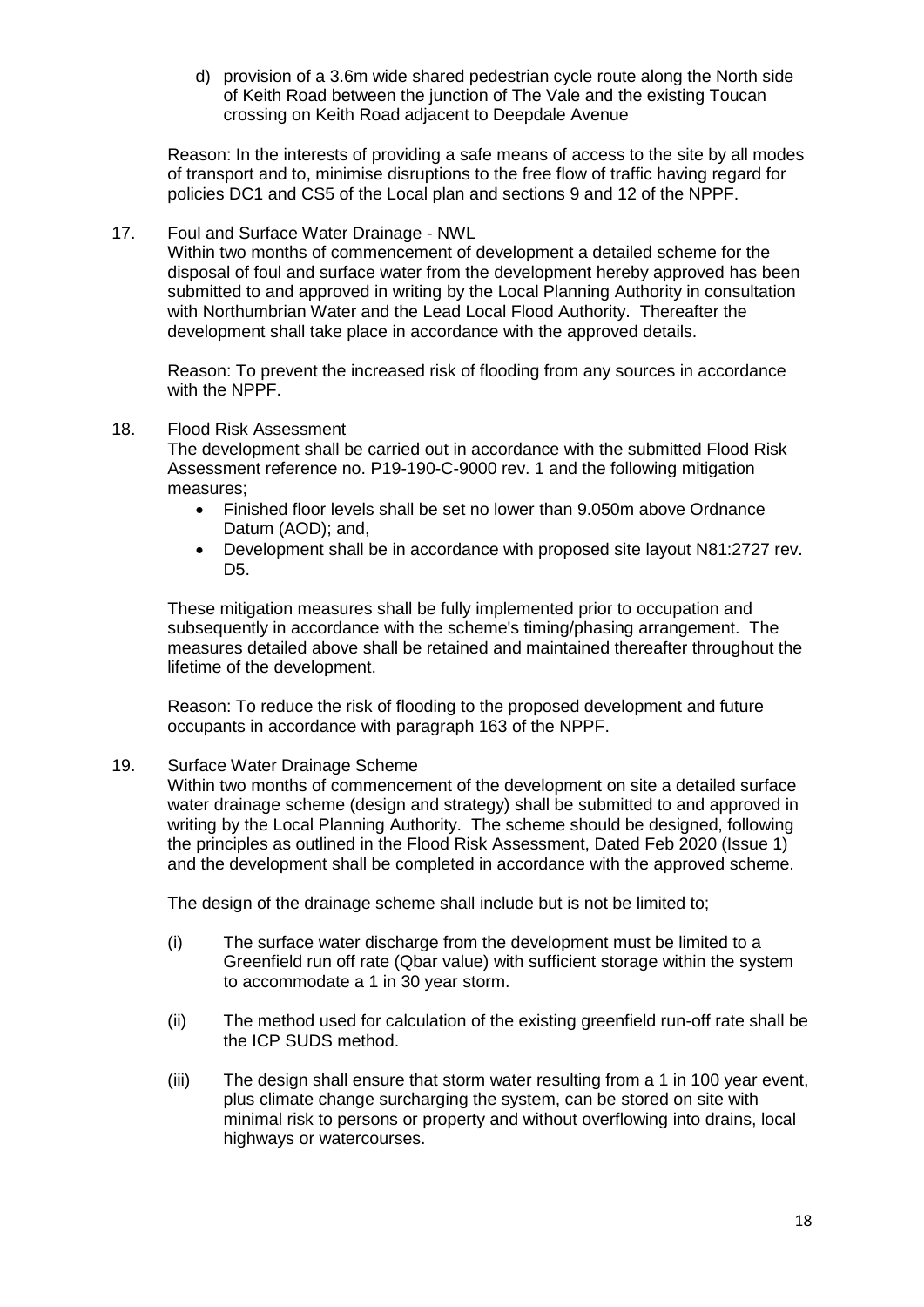- (iv) Provide an outline assessment of existing geology, ground conditions and permeability.
- (v) The design shall take into account potential urban creep.
- (vi) The flow path of flood waters for the site as a result on a 1 in 100 year event plus climate change (Conveyance and exceedence routes)

This should be accomplished by the use of SuDs techniques, if it is not possible to include a sustainable drainage system, details as to the reason why must be submitted.

Reason: To ensure the site is developed in a manner that will not increase the risk of surface water flooding to site or surrounding area having regard for policy CS4 of the Local Plan and section 14 of the NPPF.

- 20. Surface Water Drainage Management Plan Within two months of commencement of the development on site, details of a Surface Water Drainage Management Plan must be submitted to and approved in writing by the Local Planning Authority. The Management Plan shall include:
	- (i) A build program and timetable for the provision of the critical surface water drainage infrastructure.
	- (ii) Details of any control structure(s) and surface water storage structures
	- (iii) Details of how surface water runoff from the site will be managed during the construction Phase
	- (iv) Measures to control silt levels entering the system and out falling into any watercourse or public sewer during construction.

The development shall, in all respects, be carried out in accordance with the approved Management Plan.

Reason: To ensure the development is supported by an appropriately designed surface water disposal infrastructure scheme and to minimise the risk of increased flooding and contamination of the system during the construction process having regard for policies DC1 and CS4 of the Local Plan and section 14 of the NPPF.

- 21. Surface Water Drainage Management and Maintenance Plan The development shall not be occupied until a Management & Maintenance Plan for the surface water drainage scheme has been submitted and approved by the Local planning Authority; the plan shall include details of the following;
	- i. A plan clearly identifying the arrangements for the adoption of the surface water system by any public authority or statutory undertaker (i.e s104) Agreement) and any other arrangements to secure the operation of the scheme throughout its lifetime.
	- ii. Arrangements for the short and long term maintenance of the SuDS elements of the surface water system

Reason: To ensure that the surface water drainage infrastructure is maintained to minimise the risk flooding in the locality having regard for policy CS4 of the Local Plan and section 14 of the NPPF.

22. New Outfall, Water Framework Directive (WFD) Assessment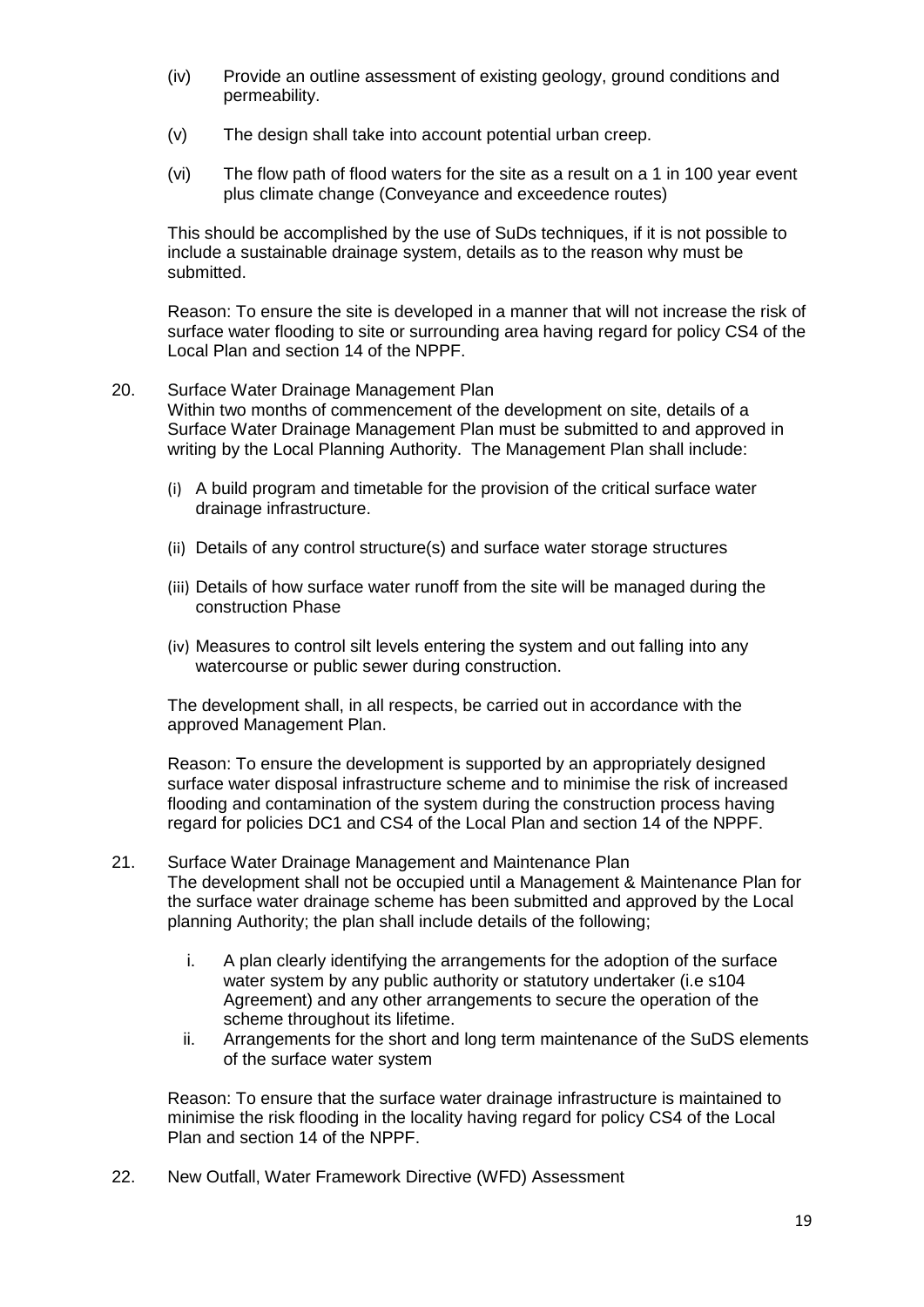Development shall not commence in phases 2, 2a, 3 and 4, until an assessment of any potentially detrimental impacts caused by the construction of a new outfall and discharge, with regards to the WFD 2000/60/EC has been submitted to and approved in writing by the local planning authority. Thereafter the development shall be implemented in accordance with the approved scheme.

Reason: To ensure a satisfactory form of development in accordance with the requirements of policy CS4 and paragraph 175 of the NPPF.

#### 23. New Outfall Preconstruction Survey for Water Vole

Development shall not commence in phases 2, 2a, 3 and 4, until a survey and plan detailing the protection of/mitigation of damage to water vole populations, a protected species under The Wildlife and Countryside Act 1981 as amended, and their associated habitat has been submitted to the local planning authority. The plan must consider the whole duration of the development from the construction phase through to development completion. Any change to operation responsibilities, including management, shall be submitted to and approved in writing by the local planning authority. The water vole protection plan shall be carried out in accordance with the timetable for implementation as approved.

Reason: To protect the water vole and their habitat within the development site, and to avoid damaging the site's nature conservation value. In accordance with the requirements of policy CS4 and paragraphs 170 and 175 of the NPPF.

### 24. Ecology

The recommendations/mitigation measures as set out in the approved documents detailed below must be carried out on site:

- a) Preliminary Ecological Appraisal, reference no. 19144 rev. V2;
- b) Working Method Statement Invasive Species, reference no. 19144 rev. V1;
- c) Working Method Statement Hedgehog, reference no. 19144 rev. V1;

Thereafter the mitigation works shall be retained on site in perpetuity

Reason: To protect and enhance the ecology and biodiversity of the site and ensure the survival and protection of important species and those protected by legislation that could be adversely affected by the development having regard to policy CS4 of the Local Plan and section 15 of the NPPF.

25. Contaminated Land Validation Report

Before the occupation of any part of the development hereby approved, a validation report shall be submitted to and approved in writing by the Local Planning Authority. The validation report shall confirm that all the proposed remediation works set out in the Phase I and Phase II Geo-environmental Assessment, reference no. P19-190 rev. 1 were completed before occupation of any part of the site or units hereby approved.

Reason: To ensure the appropriate decontamination of the site in the interests of safety, local amenity and the amenities of the occupiers of the site having regard for policies DC1, CS5 and section 12 of the NPPF.

### 26. Renewables or Fabric First

The dwellings/buildings hereby approved shall constructed in accordance with the details set out in the approved Planning Statement (Including Affordable Housing and Renewable Statements), reference no. N81:2727, dated 16th September 2020.

Reason: In the interests of sustainable development having regard for policy CS4 of the Local Plan and section 14 of the NPPF.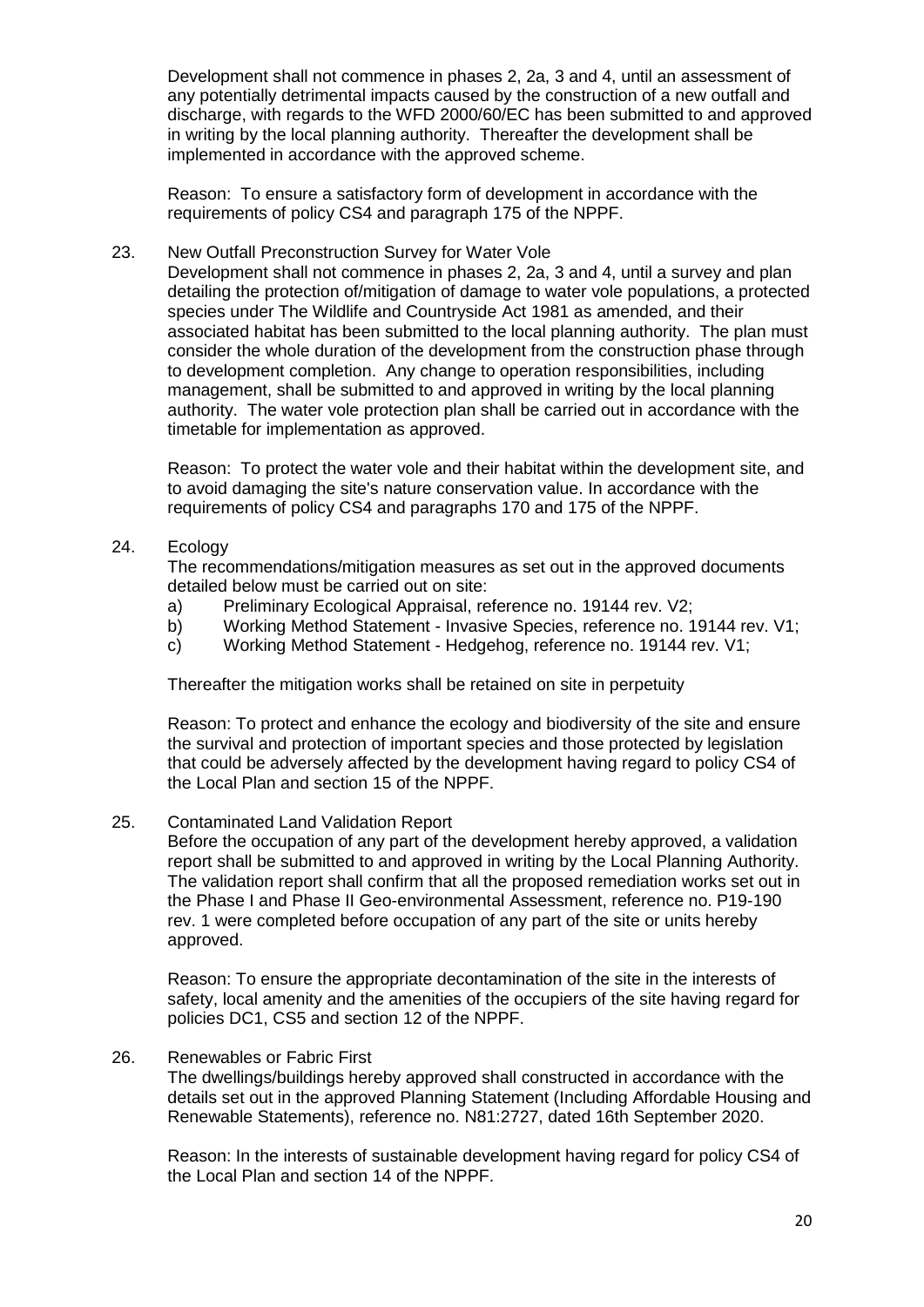# **REASON FOR APPROVAL**

The proposed development of housing is considered to be appropriate for both the application site itself and within the surrounding area, in that the proposal is in accordance with national and local planning policy quidance.

The relevant policies and guidance is contained within the following documents: - National Planning Policy Framework 2012 - Middlesbrough Local Development Framework (LDF) - Core Strategy (2008); Regeneration DPD and Proposal Map (2009) - Middlesbrough Housing Local Plan, Housing Core Strategy and Housing Development Plan Document (2014). The development is considered to be in accordance with policies H1, H3, H11, H19, H31, CS4, CS5 and DC1 of the Local Plan.

In particular, the proposal meets the national planning policy framework and guidance, in that the proposal is for a housing development that would not be out of scale and character within the surrounding area, and would not be detrimental to the local and residential amenities of the area. Issues of principle regarding development on an allocated site, the layout and design of the housing scheme and the generation of traffic, have been considered fully and are not considered, on balance, to give rise to any inappropriate or undue affects. Accordingly, the Local Planning Authority considers that there are no material planning considerations that would override the general assumption that development be approved unless other material factors determine otherwise.

# **INFORMATIVES**

### Discharge of Condition Fee

Under the Town & Country Planning (Fees for Applications and Deemed Applications)(Amendment)(England) Regulations 2018, the Council must charge a fee for the discharge of conditions. Information relating to current fees is available on the Planning Portal website https://1app.planningportal.co.uk/FeeCalculator/Standalone?region=1. Please be aware that where there is more than one condition multiple fees will be required if you apply to discharge them separately.

### Cleveland Fire Brigade

Cleveland Fire Brigade offers no representations regarding the development as proposed, however Access and Water Supplies should meet the requirements as set out in: Approved Document B, Volume 1:2019, Section B5 for Dwellings.

It should be noted that Cleveland Fire Brigade now utilise a Magirus Multistar Combined Aerial Rescue Pump (CARP) which has a vehicle weight of 17.5 tonnes. This is greater than the specified weight in AD B Vol 1Section B5 Table 13.1.

It should be confirmed that 'shared driveways' and 'emergency turning head' areas meet the minimum carrying capacity requirements as per ADB Vol 1, Section B5: Table 13.1, and in line with the advice provided regarding the CARP, above.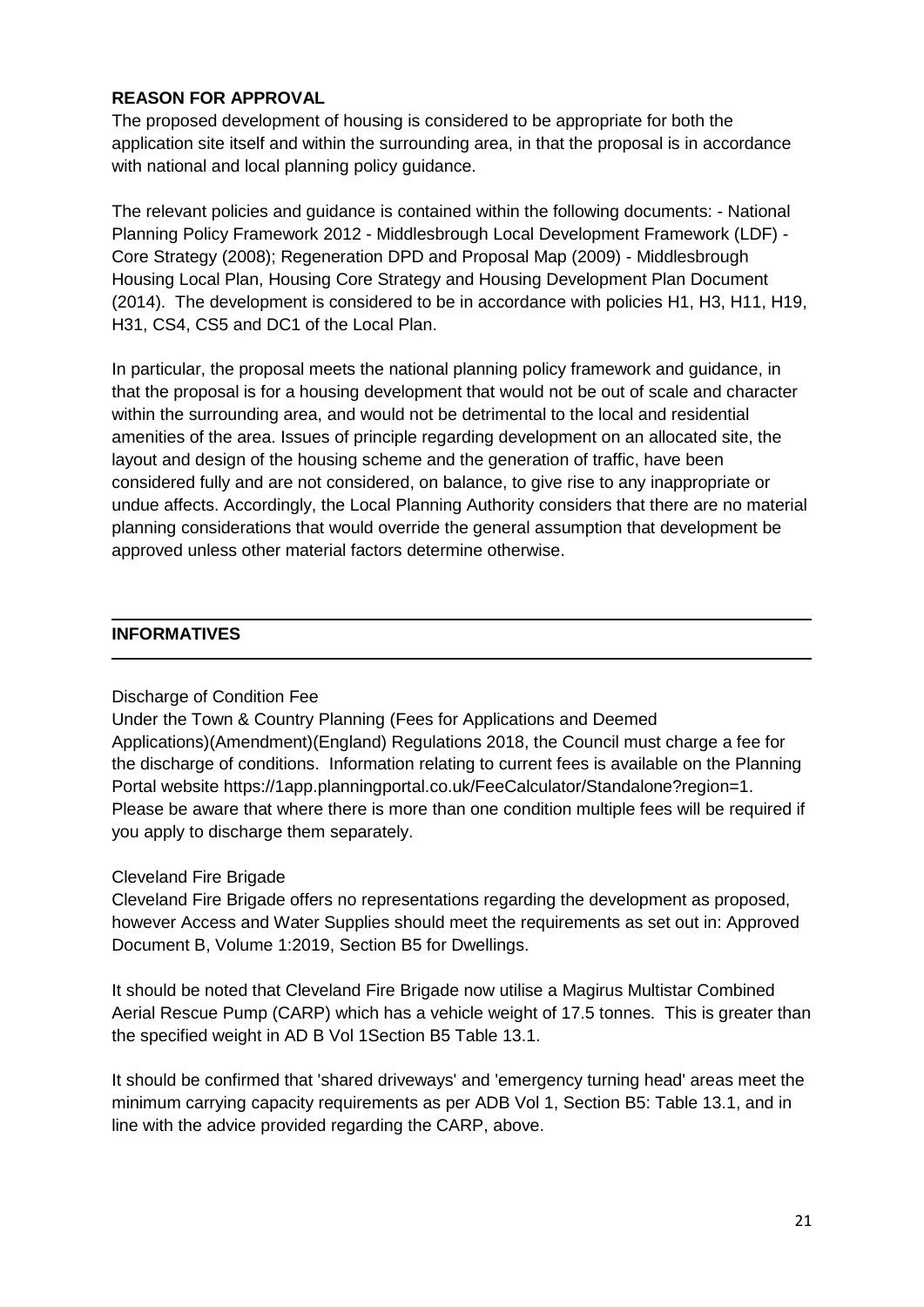## Name and Numbering

Should the development require Street Names, Numbers and/or Post Codes the developer must contact the Councils Naming and Numbering representative on 01642 728155.

## Deliveries to Site

It should be ensured that, during construction, deliveries to the site do not obstruct the highway. If deliveries are to be made which may cause an obstruction then early discussion should be had with the Highway Authority on the timing of these deliveries and measures that may be required so as to mitigate the effect of the obstruction to the general public.

# Cleaning of Highway

The applicant is reminded that it is the responsibility of anybody carrying out building work to ensure that mud, debris or other deleterious material is not deposited from the site onto the highway and, if it is, it shall be cleared by that person. In the case of mud being deposited on the highway wheel washing facilities should be installed at the exit of the development.

# Construction Noise

The applicant should be aware that noise from construction work and deliveries to the site may have an impact upon local residential premises. The applicant may if they wish to apply for a prior consent under the Control of Pollution Act 1974 Section 61 with regard to working hours at the site. The applicant can contact the authorities Environmental Protection service for more details regarding the prior consent process. The hours that are recommended in the Control of Pollution Act for noisy working are 8am-6pm Mon-Fri, 8am-1pm Saturday and no working Sundays and Bank holidays.

# Statutory Undertakers

The applicant is reminded that they are responsible for contacting the Statutory Undertakers in respect of both the new service to their development and the requirements of the undertakers in respect of their existing apparatus and any protection/ diversion work that may be required.

# Highways Materials

For the avoidance of doubt the highways materials detailed in the submtted plans associated with this application have not been approved by the Local Highways Authority. The materials will be considered by the Local Highway Authority during the adoption process. Any roads/footpaths constructed from materials not agreed by the LHA will not be formerly adopted.

# Adoption of Highway - S38

The applicant is advised that prior to the commencement of works on site they should contact the Highway Authority (01642 728156), with a view to preparing the necessary drawings and legal work required for the formal adoption of the new highway layout. The S38 Agreement should be in place prior to the commencement of works on site.

# Works to Highway - S278

The proposals will require alterations to the existing highway and as such will require an Agreement under Section 278 of the 1980 Highways Act. The applicant is urged to consult early with the Highway Authority (tel: 01642 728156) to discuss these proposals. This agreement must be completed and in place before work commences.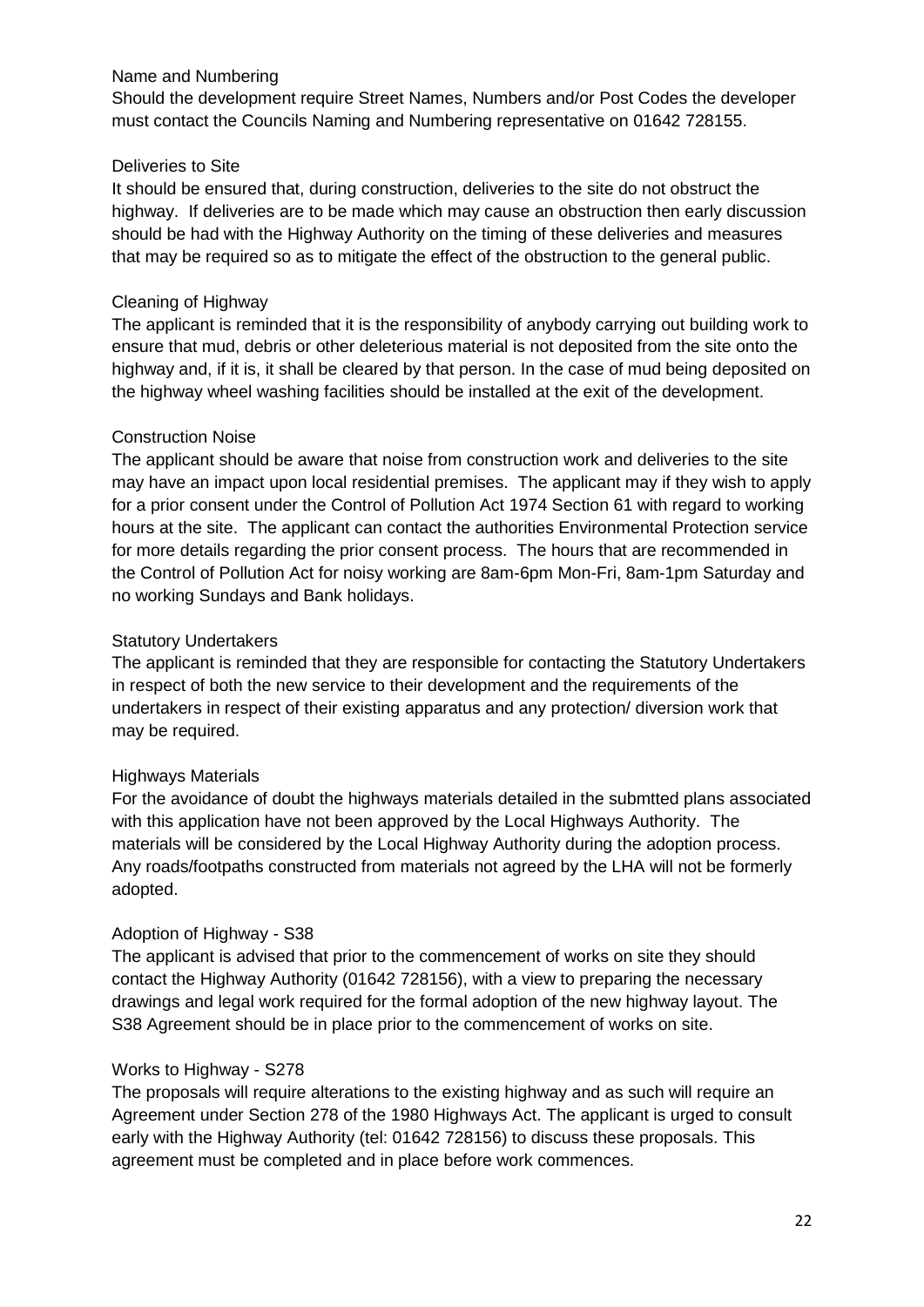# Extinguishment of Highway

Implementation of this proposal will require the extinguishment of publicly maintainable highway. The extinguishment process is a separate Legal process to the granting of planning consent and is not guaranteed to be successful. Extinguishment must be commenced before any work is commenced in the vicinity of the affected area and takes in the region of 6 months to complete.

For further information contact the Highway Authority (tel: 01642 728153).

# Highways Consent/Licence

The permission hereby granted should not be construed as authority to place signage, skips, scaffolding, hoarding or building materials within the public highway nor allow cranes/structures to oversail the public highway. Highways consent and the appropriate

licence(s) are required prior to these activities.

Further information can be found at;

https://www.middlesbrough.gov.uk/parking-roads-and-footpaths/roads-and-

highways/highway-licences

or contact the Highway Authority (tel: 01642 728153).

Discharge into Watercourse/Culvert

The applicant is advised that any discharge of surface water into a watercourse or culverted watercourse requires consent from the Local Authority.

Culvert or Bridge Existing Watercourse

Any proposal to culvert or bridge an existing watercourse, or part thereof, requires the express consent of the Local Authority.

Sustainable Drainage Systems

Sustainable Drainage Systems (SuDS) should be considered when designing drainage, driveways and car parking areas.

Permeable Surfacing

Guidance on permeable surfacing of front gardens is available on the Communities and Local Government Website: www.communities.gov.uk

### Building Regulations

Compliance with Building Regulations will be required. Before commencing works it is recommended that discussions take place with the Building Control section of this Council. You can contact Building Control on 01642 729375 or by email at buildingcontrol@middlesbrough.gov.uk.

Where a building regulations approval is obtained which differs from your planning permission, you should discuss this matter with the Local Planning Authority to determine if the changes require further consent under planning legislation.

Case Officer: Shelly Pearman

Committee Date:  $5<sup>th</sup>$  March 2021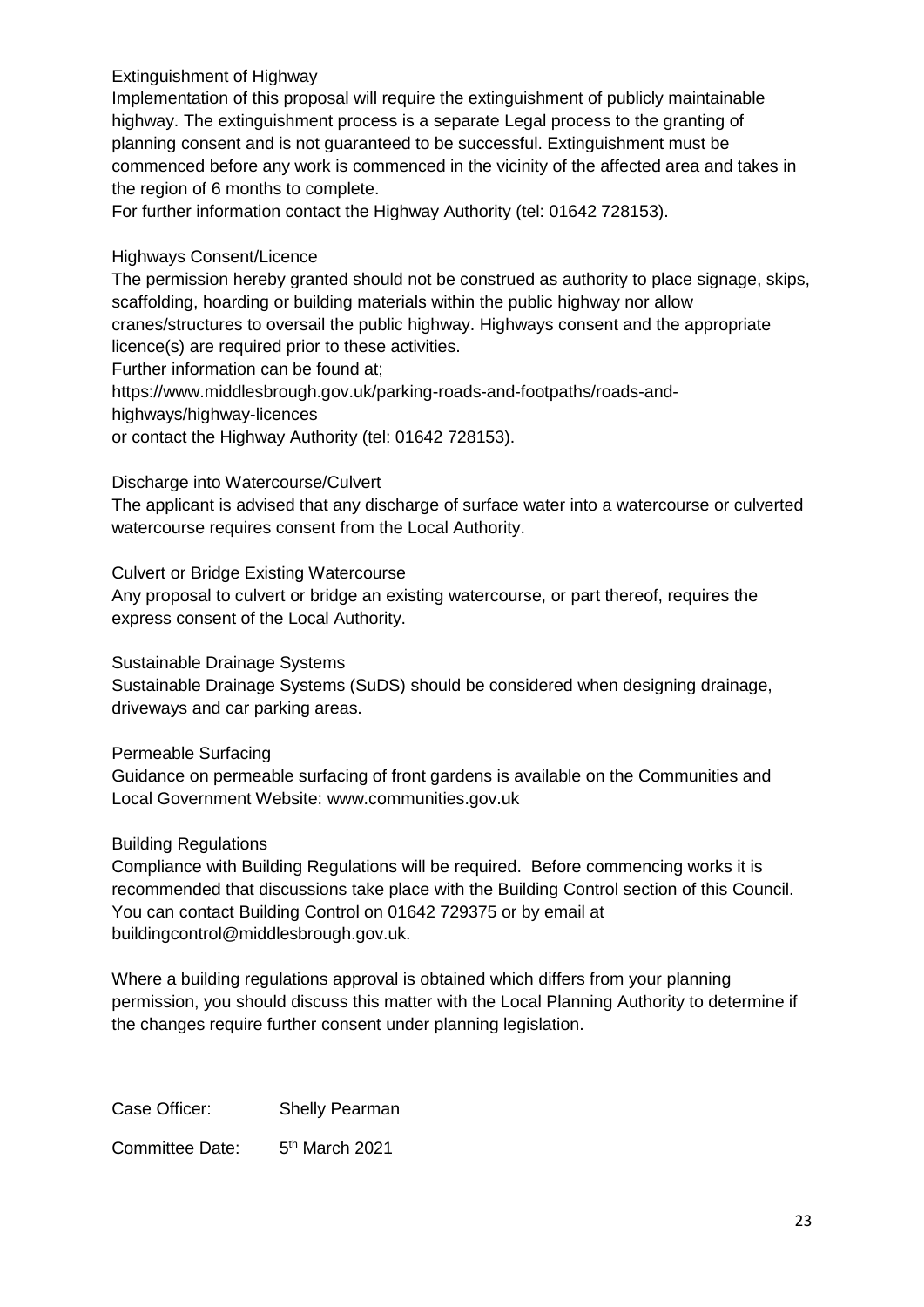# **Appendix 1 – Proposed Site Plan**